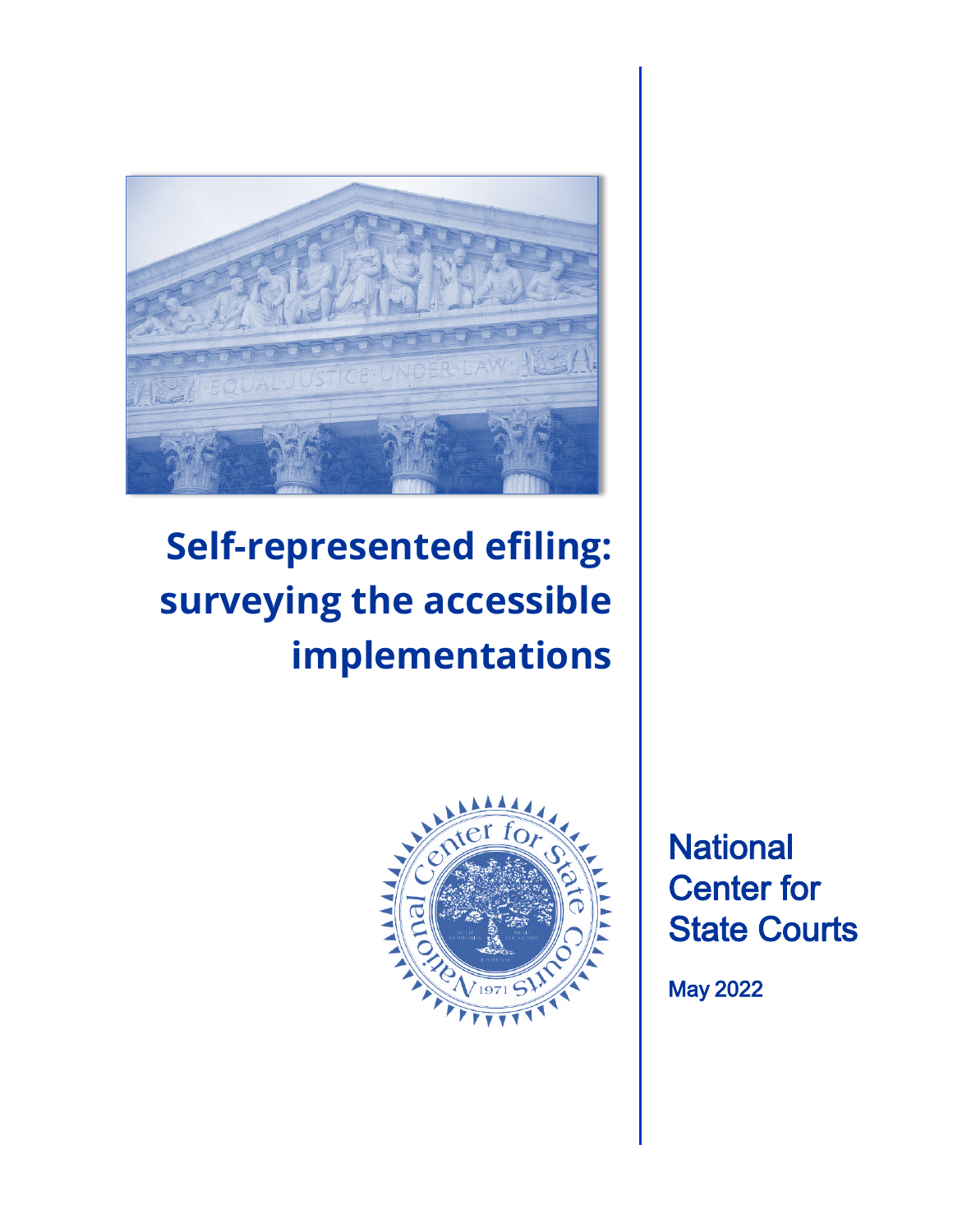### **Introduction[1](#page-12-0)**

Courts are public institutions and must be accessible to anyone who needs to use them. This is true whether the court user is self-represented, not technologically sophisticated, not a native English speaker, disabled, unable to afford fees, or some combination.**[2](#page-12-1)** Self-represented litigants (SRLs) are—by far the largest number of state court users.**[3](#page-12-2)**

Given this context, what are the "equal justice" considerations when electronic filing is viewed as a "court service" access point that must be accessible to all potential users?**[4](#page-12-3)**

The National Center for State Courts (NCSC) studied self-represented access to the non-federal court efiling implementations that have been in place in (most of) the 50 states and the District of Columbia as of spring 2022.

Given the number of new implementations, expansions, or re-launches over the past decade, this survey highlights self-represented accessible features: equal access, fee-waivers, accommodating the unbanked, self-help resource availability, non-English resources, and disability-related accommodations. (Appendix A)

Court management, technologists, procurement officers, clerks, and other stakeholders are encouraged to collaborate and review this survey. Use it to ask critical questions: Does our existing system meet these standards? What can be done to improve? Who will own this responsibility? How can we leverage contracting and procurement to advance these best practices?

If you would like help navigating any of these considerations, please reach out to NCSC's Access to Justice team at [www.ncsc.org/a2j.](http://www.ncsc.org/a2j)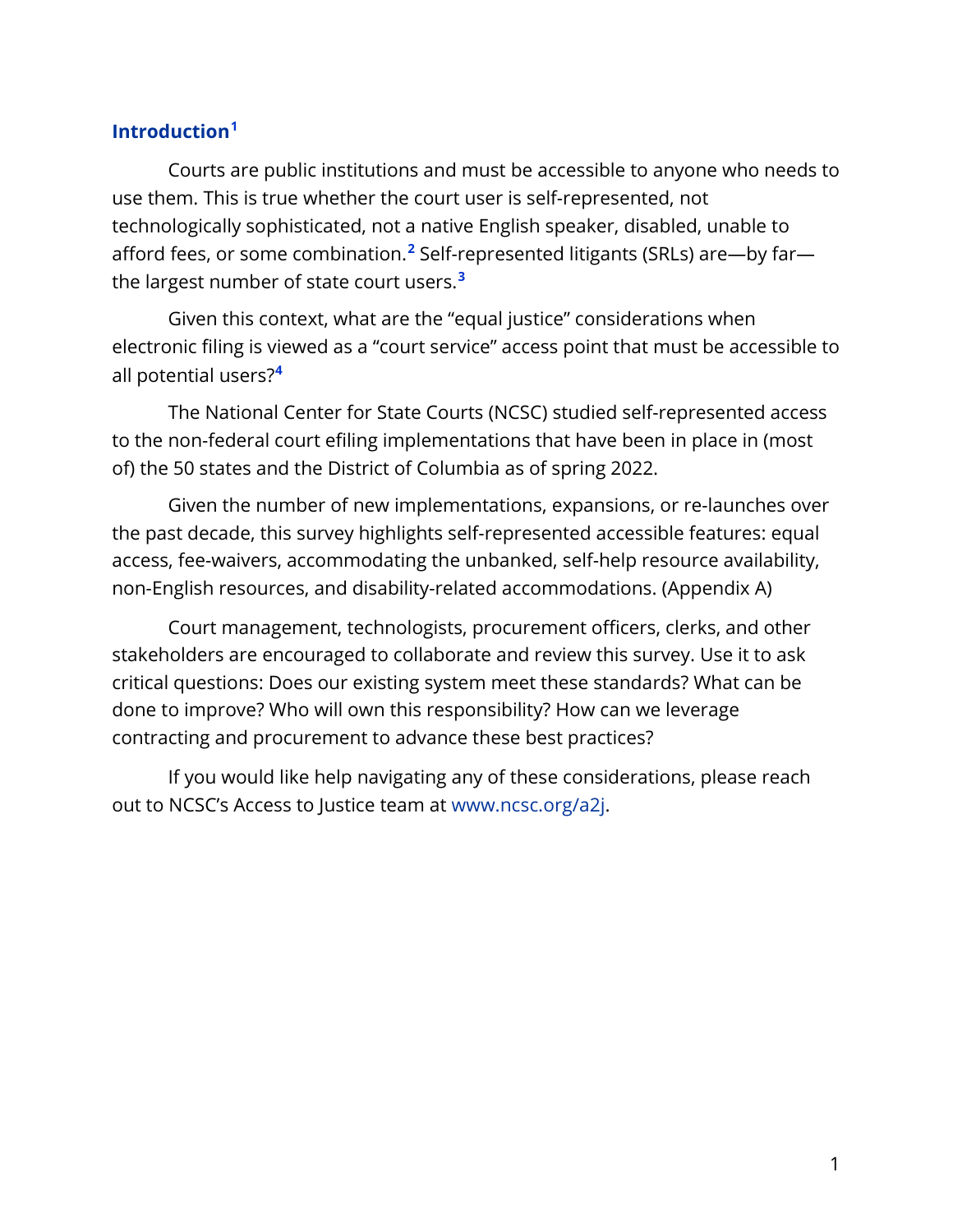#### **Background**

Lowering costs and improving efficiency in large, multi-party tort cases motivated the design and funding methods for electronic filing in several state and local court systems.**[5](#page-12-4)** Other state courts saw efiling as a way to cut costs and work more efficiently when the 2008 recession hit state budgets hard.**[6](#page-12-5)** No matter the original spark, SRL-access needs were often overlooked.

Others, however, have kept the equal-access need front-and-center. They have been advocating for inclusive system design—appreciating that the judiciary risked creating a structural-access bias by implementing electronic filing systems designed by and to benefit the traditionally sophisticated court user to the detriment of the self-represented and other public users (who represent a far greater number of court users than attorneys).

- **2004** The American Bar Association House of Delegates encouraged courts to consider the needs of the indigent, self-represented, non-English speaking, or illiterate persons when developing and implementing electronic filing when it adopted Standard 1.65.**[7](#page-12-6)**
- **2008** The Self-Represented Litigation Network warned that efiling systems can increase barriers for the self-represented litigants if the systems are not designed to be easy to use for everyone. **[8](#page-13-0)**
- **2013** NCSC, the Legal Services Corporation, and the Self-Represented Litigation Network warned courts about program risks if selfrepresented issues were left out of their efiling requests for proposals (RFPs):

. . . [I]f these issues are not addressed in the RFP and in the final contract, the costs of any additional modifications needed to accommodate the selfrepresented will be perceived to be additional costs beyond the original scope. The risk is then that the system is either deployed without any changes needed to provide access for the self-represented, or that it is deployed as an attorney-only system. **[9](#page-13-1)**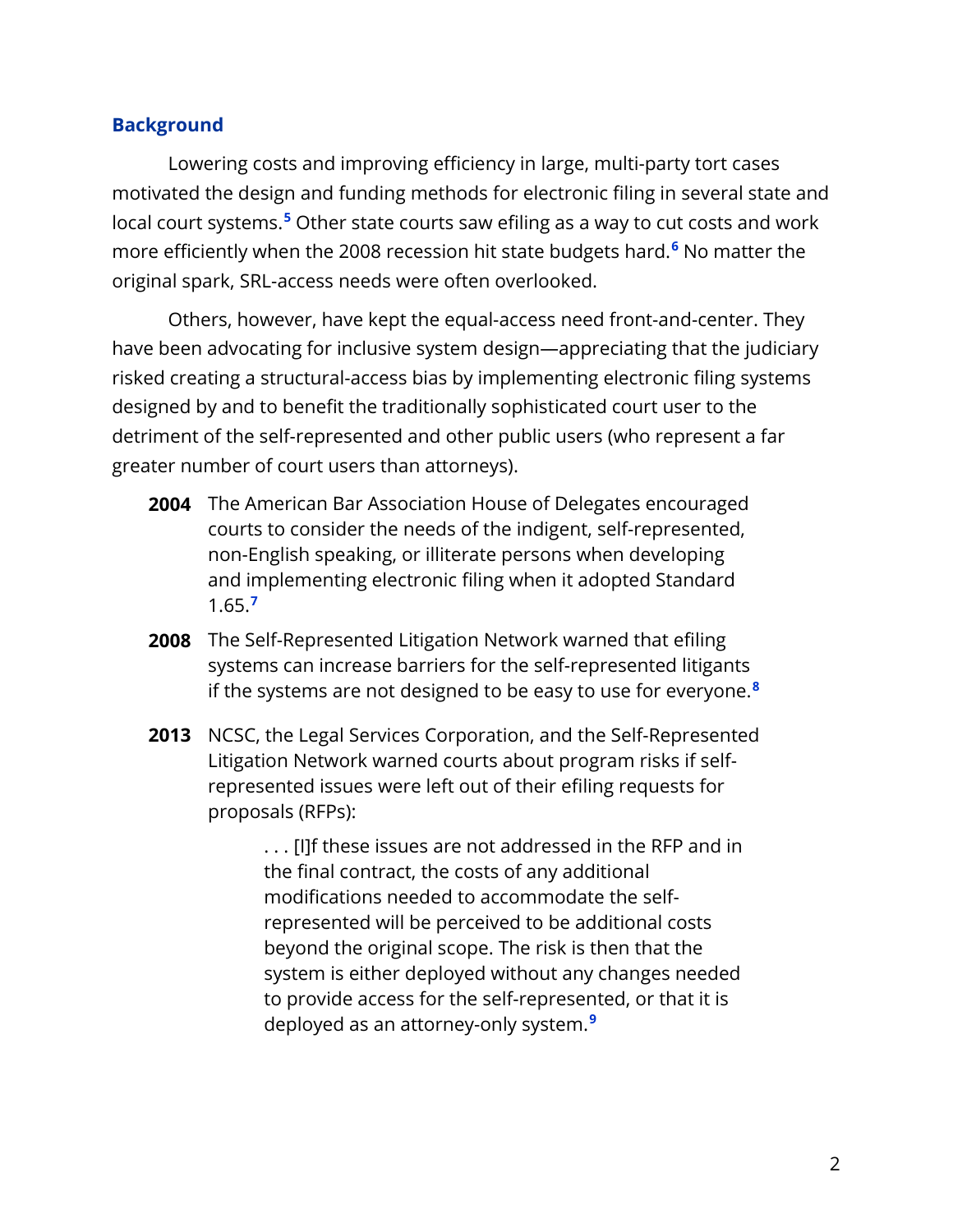**2018** The Institute for the Advancement of the American Legal System offered court leaders similar contracting counsel:

> Even though vendors will often agree in their contracts to be responsible for supporting self-represented litigants, they will insist on implementing services for higher-revenue generating clients first and will attempt to use the same interface for self-represented litigants, blaming them for their inability to use it in the same way as their high-volume customers. *This can no longer be the standard operating procedure if courts are to make better use of technology for their customers*. (emphasis added)**[10](#page-13-2)**

Framed by these SRL-access needs, this resource summarizes the current state trial court efiling implementations.

#### **SRL accessibility: the ability to efile**

*Why it matters*. All litigants, especially those who are low-income and unrepresented would benefit from the ability to file legal papers remotely at any time, day, or night. **[11](#page-13-3)** Most jurisdictions agree and SRLs often enjoy the same ability to efile as attorneys in the trial courts that offer electronic filing.

*Survey*. Self-represented litigants are *not* allowed to efile in eight states, however: Kansas, **[12](#page-13-4)** Mississippi, **[13](#page-13-5)** Missouri, **[14](#page-13-6)** Montana, **[15](#page-13-7)** New Jersey, **[16](#page-13-8)** New Mexico, **[17](#page-13-9)** South Carolina, **[18](#page-13-10)** and South Dakota. **[19](#page-13-11)**

Missouri plans for SRL efiling at a later phase. Hopefully, the other states will follow. Because efiling's benefits can be great, courts should keep working to simplify their systems to encourage all to efile. Barring SRLs from efiling burdens them in ways attorneys are not.**[20](#page-13-12)**

#### **SRL accessibility: fee-waiver requests accommodated within efiling system**

 *Why it matters*. It is a best practice for the electronic filing system to accommodate filers who request a fee waiver.**[21](#page-13-13)**

*Survey*. At least 23 states accommodate fee-waiver requests in their efiling platforms: Alaska, Arkansas, Delaware, Florida, Georgia, Hawai'i, Idaho, Illinois, Indiana, Maine, Maryland, Massachusetts, Michigan, Minnesota, Montana, New Mexico, North Carolina, South Carolina, Texas, Utah, Vermont, West Virginia, and Wisconsin.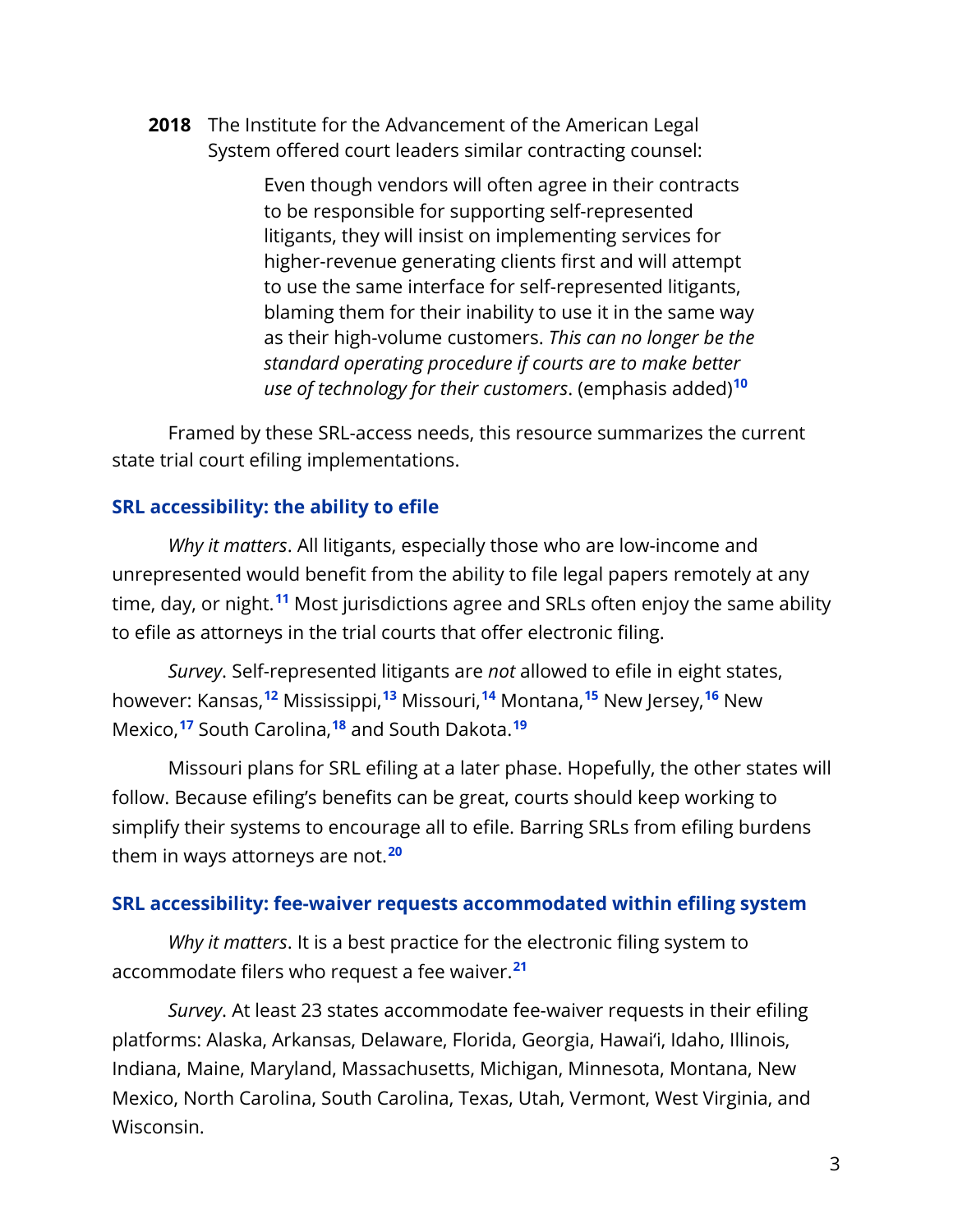#### **SRL accessibility: cash-paying efilers accommodated within efiling system[22](#page-14-0)**

*Why it matters*. Electronic-filing design has traditionally assumed that filing fees will also be paid electronically—like by credit card or bank transfer. Not all court users, however, have credit or debit cards. Or bank accounts. Cash-only is their life. Efiling systems should make it as easy as possible for filers to make any required payments regardless of the filer's participation in the online economy.**[23](#page-14-1)**

*Survey*. At least seven states accommodate cash-paying efilers: Hawai'ֽi,*23F* **24** <code>ldaho, $^{25}$  Iowa, $^{26}$  Maine, $^{27}$  Missouri, $^{28}$  Wisconsin, $^{29}$  and Wyoming. $^{30}$ </code>

Some solutions allow for future, in-person cash payment at the court or a community location, like a convenience store. Others permit payment to be made after the efiling is submitted. And some allow users to create a debit account by depositing money with the court before the efiling.

#### **SRL accessibility: legal self-help resources included within the efiling platform**

SRL filers often benefit from guided online questions and many states offer that type of efiling solution. **[31](#page-15-0)**

At the same time, the professional bar's efiling needs are usually functionally different from the self-represented.**[32](#page-15-1)** This is why some states offer more than one efiling solution. "An interface designed for self-represented litigants will prove to be completely unsatisfactory for high-volume users and vice versa, given the unique context and needs of these very different users."**[33](#page-15-2)**

*Why it matters*. No matter the platform audience, many courts have also created self-help legal resources to explain how to use their efiling solution as a way to curate a user-friendly efiling experience for SRLs. This is a promising practice and could be made even better by including such information within the platform itself. This would enable users to access help in the moment and on the topic they need, without having to navigate a separate webpage or document.

*Survey*. At least 16 states include legal self-help links with their efiling platform.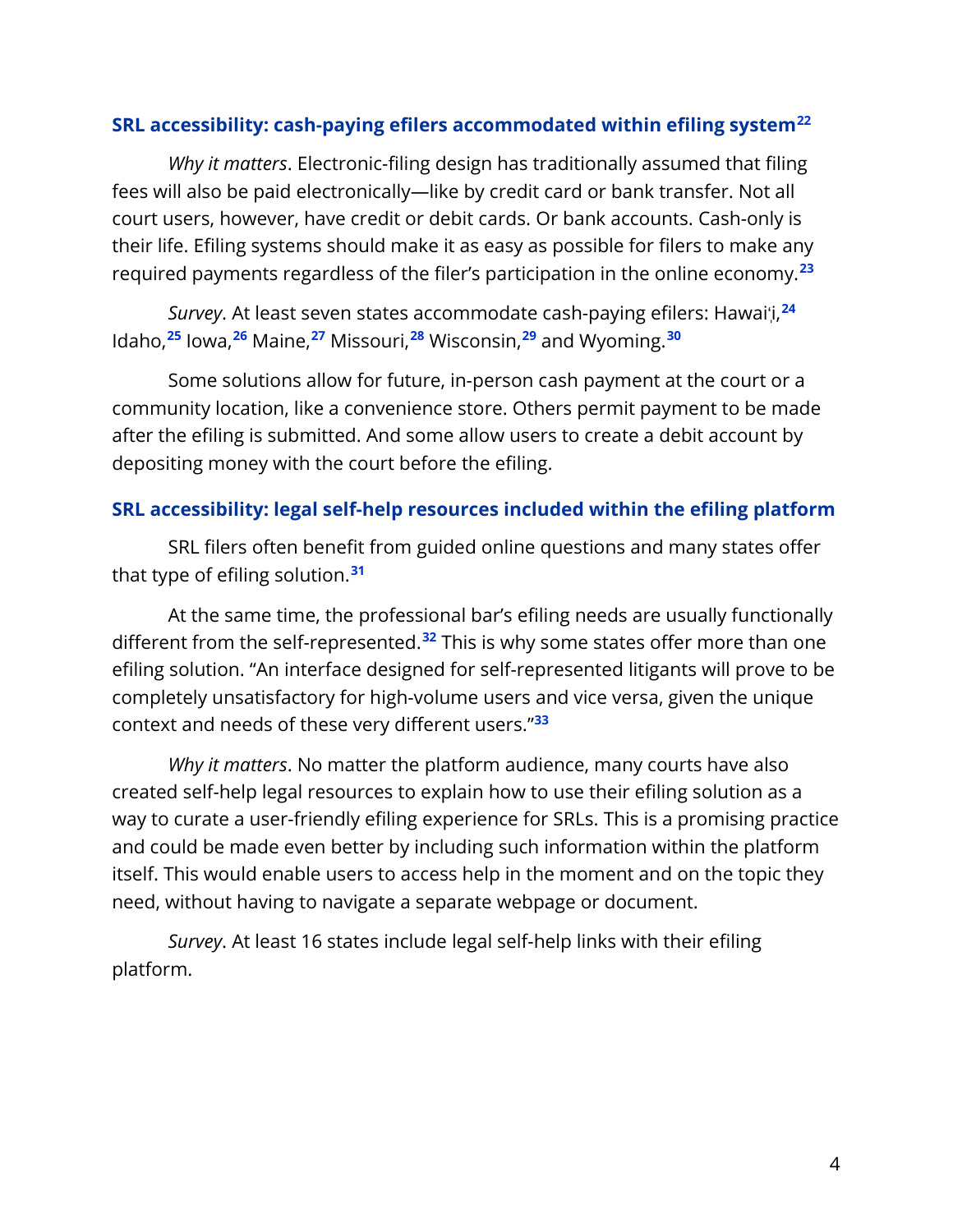#### **SRL accessibility: non-English resources available for efilers**

Many states have not invested the effort to make efiling available for those who are not English proficient. Full stop.

*Why it matters*. State courts have been reminded over the years that "[r]egardless of English proficiency, individuals need to understand and have access to judicial proceedings and court operations."**[34](#page-15-3)** And the need for *efiling*-related support systems for those with limited English is a reoccurring access-to-justice reality-check. Consider these recent public comments directed to a state court efiling project manager and whether similar concerns exist in your implementation:

> For [those] not proficient in English, the prospect of navigating the legal system is daunting, especially for those who have no choice but to represent themselves. Any e-filing program should ideally be provided in the primary languages spoken in [the state]. At a minimum the notice to opt-in must be provided in each of these languages so litigants can make an informed decision on whether to participate. The notice should make it clear that it is not mandatory and inform them of what is required to successfully e-file.**[35](#page-15-4)**

> For consumers who are limited English proficient (including deaf people whose first language is ASL) there is insufficient language support and the website is not fully accessible to people who are disabled. The only video on e-filing I found on the court website had no captions (in English or otherwise), no sign interpretation, and no audio descriptions for the blind or those with low vision. To the extent that the website may be readable using programs for the blind, the technical language used is not conducive to promoting understanding.**[36](#page-16-0)**

It has been encouraged that "the systems should be built so that users can, whenever possible, check boxes in their own language, and have the system produce the checked text in both the user's language and in English. \*\*\* With respect to language access, it will not always be the case that complex situations can be captured with check boxes. In such circumstances, hybrid systems may offer the best solutions."**[37](#page-16-1)**

*Survey*. At least three states have started the LEP-friendly efiling journey differently.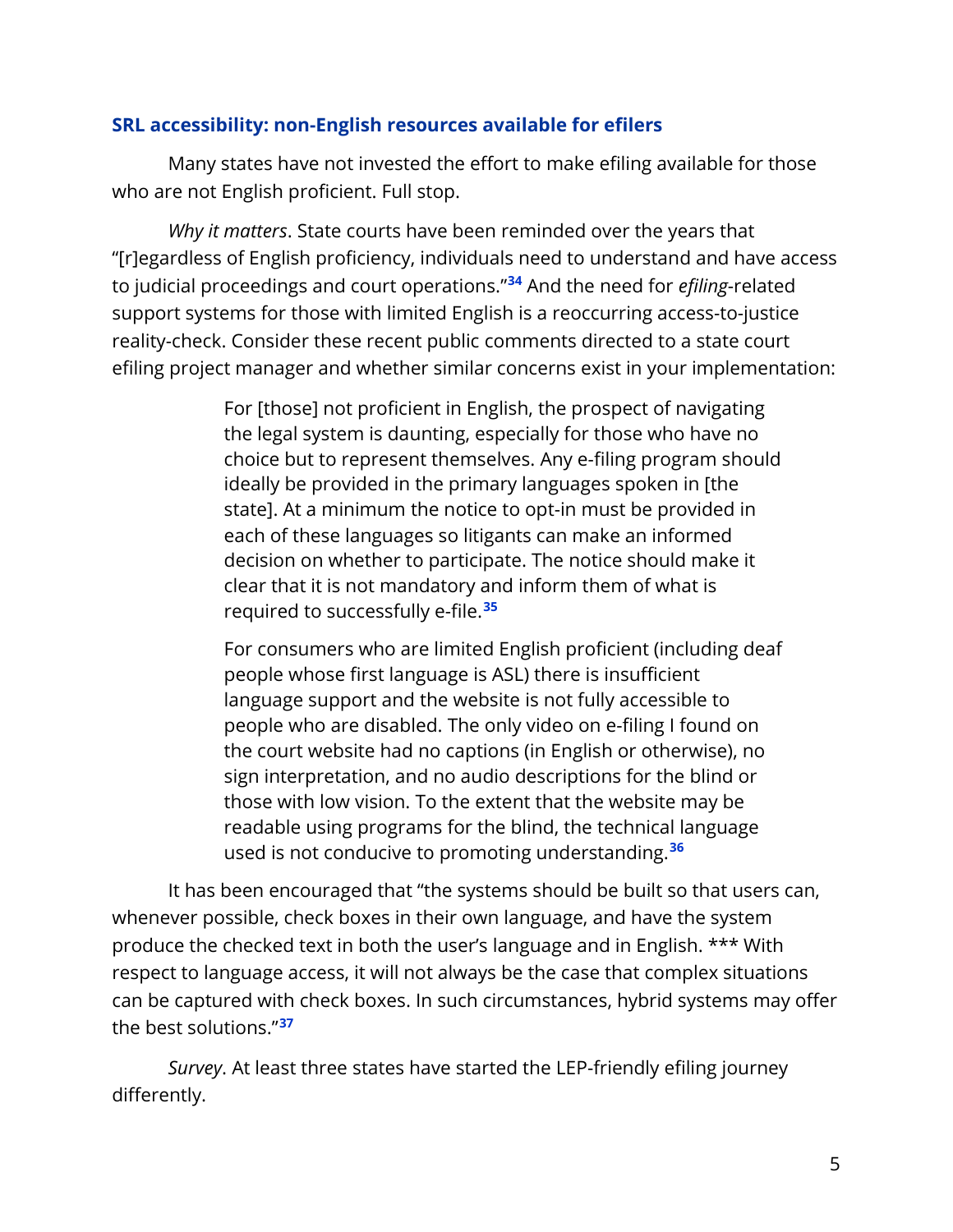Part of California's efiling website can accommodate those who prefer Spanish.

|                                                               |       |                                                                       | ်ႏွီး, odyssey guide & file Para ver esta información en español, seleccione la opción Español a la derecha.                                                                                                                                                                                                                                  | ⊞<br>Spanish (United States) ¢                                                                                                                                                                                                                                                                                                                                                                                                                                                 |
|---------------------------------------------------------------|-------|-----------------------------------------------------------------------|-----------------------------------------------------------------------------------------------------------------------------------------------------------------------------------------------------------------------------------------------------------------------------------------------------------------------------------------------|--------------------------------------------------------------------------------------------------------------------------------------------------------------------------------------------------------------------------------------------------------------------------------------------------------------------------------------------------------------------------------------------------------------------------------------------------------------------------------|
| OGF Home Page                                                 | Start | Start procedures                                                      | my interviews                                                                                                                                                                                                                                                                                                                                 |                                                                                                                                                                                                                                                                                                                                                                                                                                                                                |
|                                                               |       | Servicio en línea gratuito<br>presentar sus formularios ante la corte | Completa formularios para enviar a las cortes.<br>NOTA: Es posible que se deba pagar las tarifas estándar de presentación de la corte para poder<br>Haga clic aquí para comenzar: Vea una lista de todos los tipos de casos<br>Divorcio & Derecho de Familia   Desalojo/Detención llegal   Demandas Menores   Ordenes de Restricción   Tutela | · Self Help: Click here to access the<br>California Courts Self Help Center<br>website.<br>- Find a lawyer:; Click here for the State<br>Bar of California Lawyer Referral<br>Service.<br>- Free or low-cost help: Click here to<br>find legal help in California for low-<br>income people.<br><b>Legal Help Resources</b><br>Create an account to save your work<br><b>USER REGISTER</b><br><b>LOG IN</b><br>or<br>Resume a draft or start a copy<br>for a rejected eFiling? |
| PASO 1:<br>Responder Preguntas en línea<br>Guide and File FAQ |       | PASO <sub>2</sub><br>Revisar sus formularios                          | PASO 3:<br>Envía sus formularios a la corte                                                                                                                                                                                                                                                                                                   | <b>MY INTERVIEWS</b>                                                                                                                                                                                                                                                                                                                                                                                                                                                           |
|                                                               |       |                                                                       |                                                                                                                                                                                                                                                                                                                                               | odyssey guide & file                                                                                                                                                                                                                                                                                                                                                                                                                                                           |

**Figure 1**: Image of the California SRL efiling home page in partial Spanish.

Illinois courts created a written [Spanish flyer](https://perma.cc/5EJD-NFQY) about efiling**[38](#page-16-2)** and an English-Spanish how-to [online guide](https://perma.cc/WK63-D48T) about how to successfully efile.**[39](#page-16-3)**

Michigan Legal Help (a legal-information and self-help nonprofit) similarly hosts a separate [page,](https://perma.cc/KGS7-EW9Y) in Spanish, about how to efile.**[40](#page-16-4)** Courts should make every effort to meet this language-access obligations and can mirror this, or the Illinois approach, with their efiling implementations.

#### **SRL accessibility: disability accommodations for efilers**

*Why it matters*. The federal Department of Justice hosts [online guidance](https://beta.ada.gov/web-guidance/) for how state and local governments can ensure that their websites are accessible to people with disabilities as required by the Americans with Disabilities Act.**[41](#page-16-5)** Website-accessibility barriers can include:

- Poor color contrast.
- Use of color alone to give information.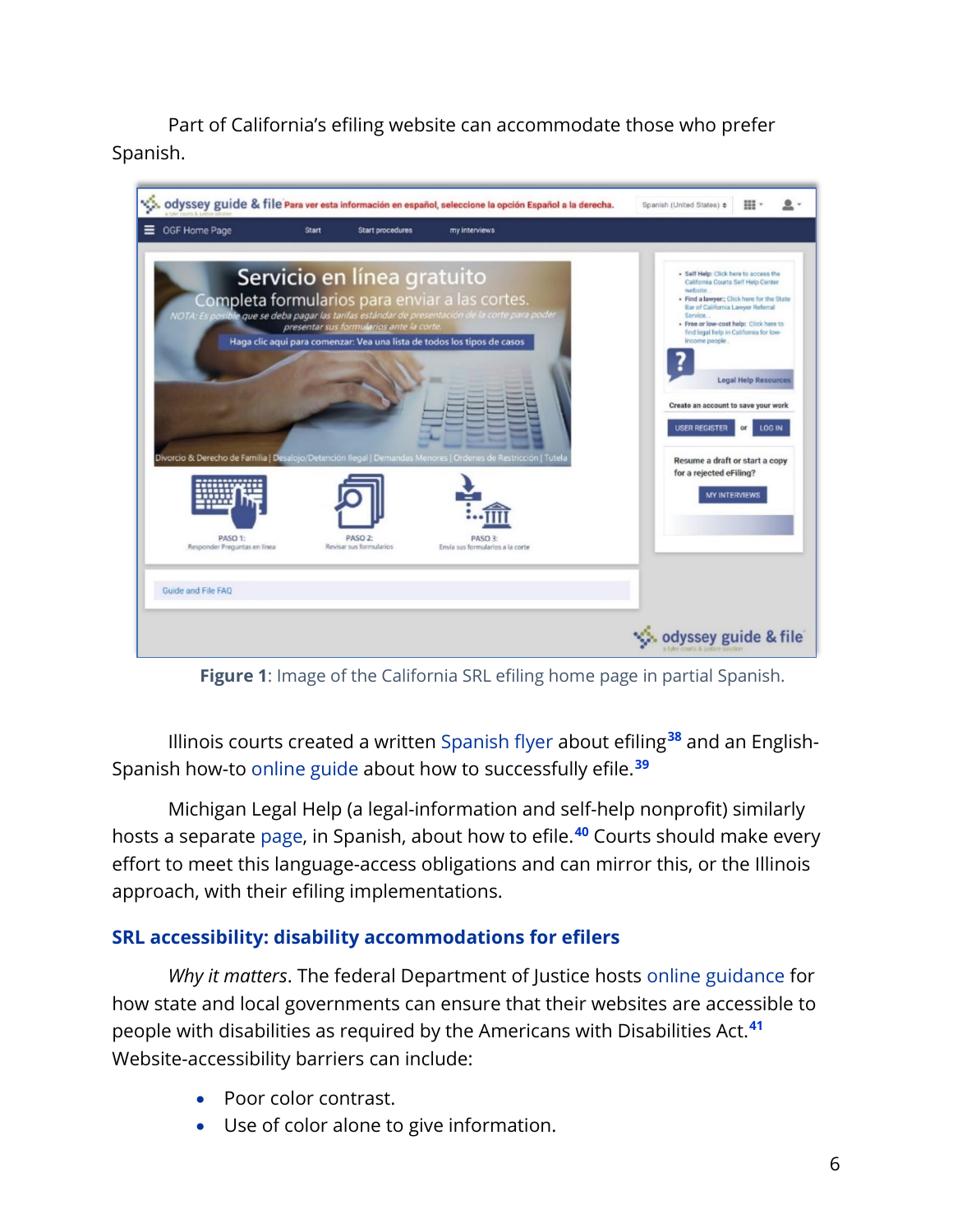- Lack of text alternatives ("alt text") on images.
- No captions on videos.
- Inaccessible online forms.
- Mouse-only navigation (lack of keyboard navigation).

Several different [web accessibility evaluation tools](https://www.w3.org/WAI/ER/tools/) can help with checking accessibility.**[42](#page-16-6)**

*Survey*. At least seven states include accessibility information or policies within their efiling platform.

#### **Unexamined topics**

This summary was based on public-facing information and not private court surveys or direct user testing.

Whether state trial-level efiling systems accommodate limited scope representation situations, embrace plain language, **[43](#page-16-7)** offer real-time and human tech support, or are designed with the smartphone user**[44](#page-16-8)** in mind were topics not studied even though those areas are also of great importance. (Nebraska includes linked instructions about how to efile from an iPhone or iPad.**[45](#page-16-9)**)

And because most systems do not publicize their usage data, this survey did not compare other success metrics courts should measure like:

- Filing volume stats, including breakdowns by filing status, errors, and rejections.**[46](#page-16-10)**
- Help-desk stats and ticket-closing timings.
- Human-centered design, usability testing, and evaluation.**[47](#page-16-11)**
- Efiling user-satisfaction surveys and results.
- Court employee/clerk satisfaction surveys and results.
- Help desk user satisfaction surveys.

Efiling courts must, however, regularly measure and review this information and use it to inform future planning decisions.**[48](#page-17-0)** Stakeholders would also appreciate the information being made public.**[49](#page-17-1)**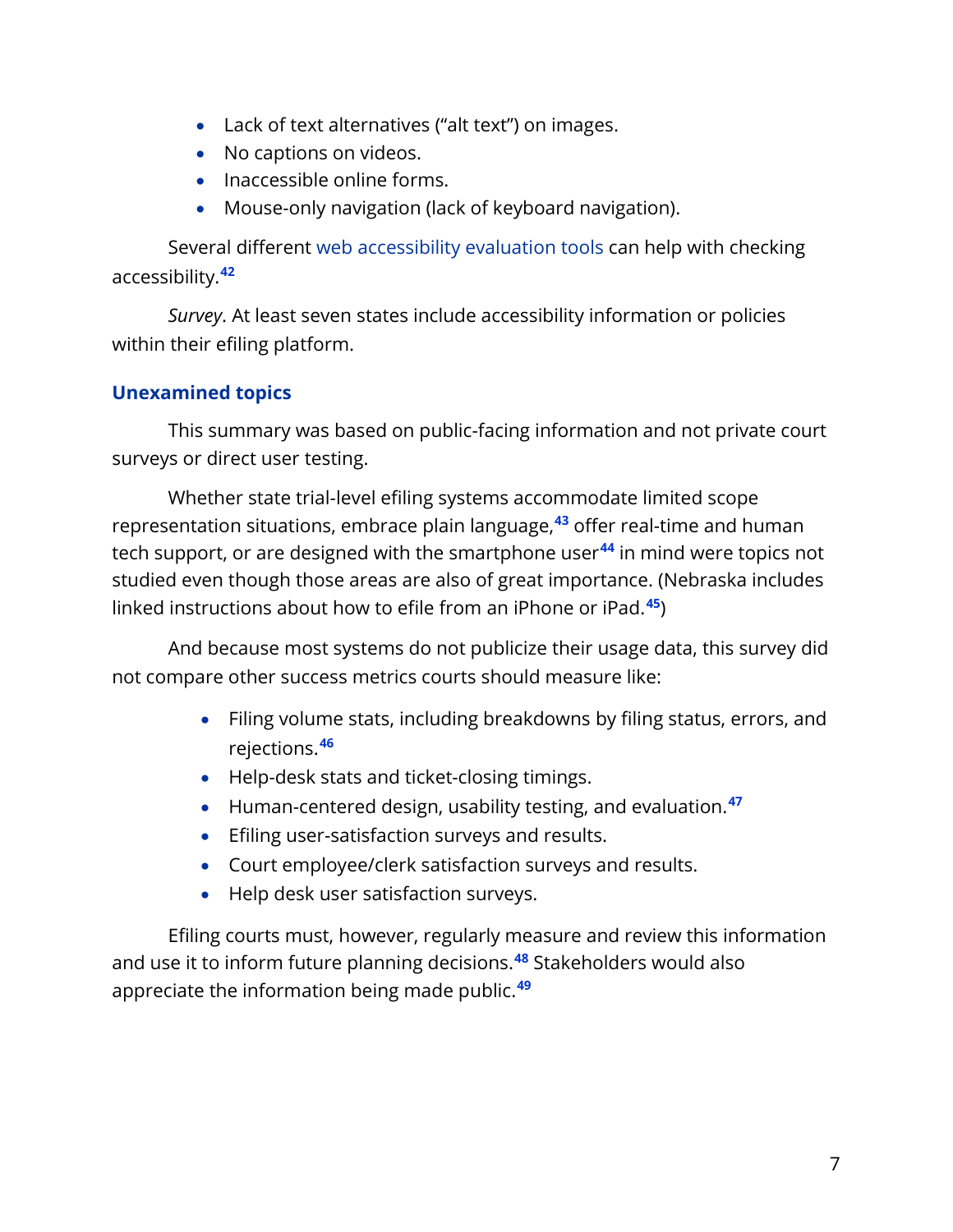#### **Conclusion**

When developing and implementing strategic plans, courts must remain mindful that some users harbor a preexisting deep mistrust of the civil courts. The mistrust can be because of past criminal justice system experiences,**[50](#page-17-2)** because of unclear information about one's legal rights, protections, and how to exercise them in the courts, or because of a past negative experience in the civil courts.**[51](#page-17-3)** *Mistrust can also form from or be exacerbated by perceived technology barriers*.

Court service technology barriers can feed a perception that one's participation in the courts doesn't matter. But public confidence in the courts—and implicitly personal inclusion—always matters. Without it, parties will default to selfhelp tactics, rather than go to the courts to resolve their disputes and exercise their legal rights.

It remains a best practice for courts to use technology designed to meet the needs of all users and reduce barriers to access. These court users include SRLs, attorneys, community partners, researchers, and the public—together with judges and court staff. **[52](#page-17-4)**

Efiling courts must continue to build on the access-to-justice work of meeting their SRL customers where they are. Work to understand their access needs. And continue to design, test, measure, seek feedback, and refine efiling implementations. **[53](#page-17-5)**

**\*\*\***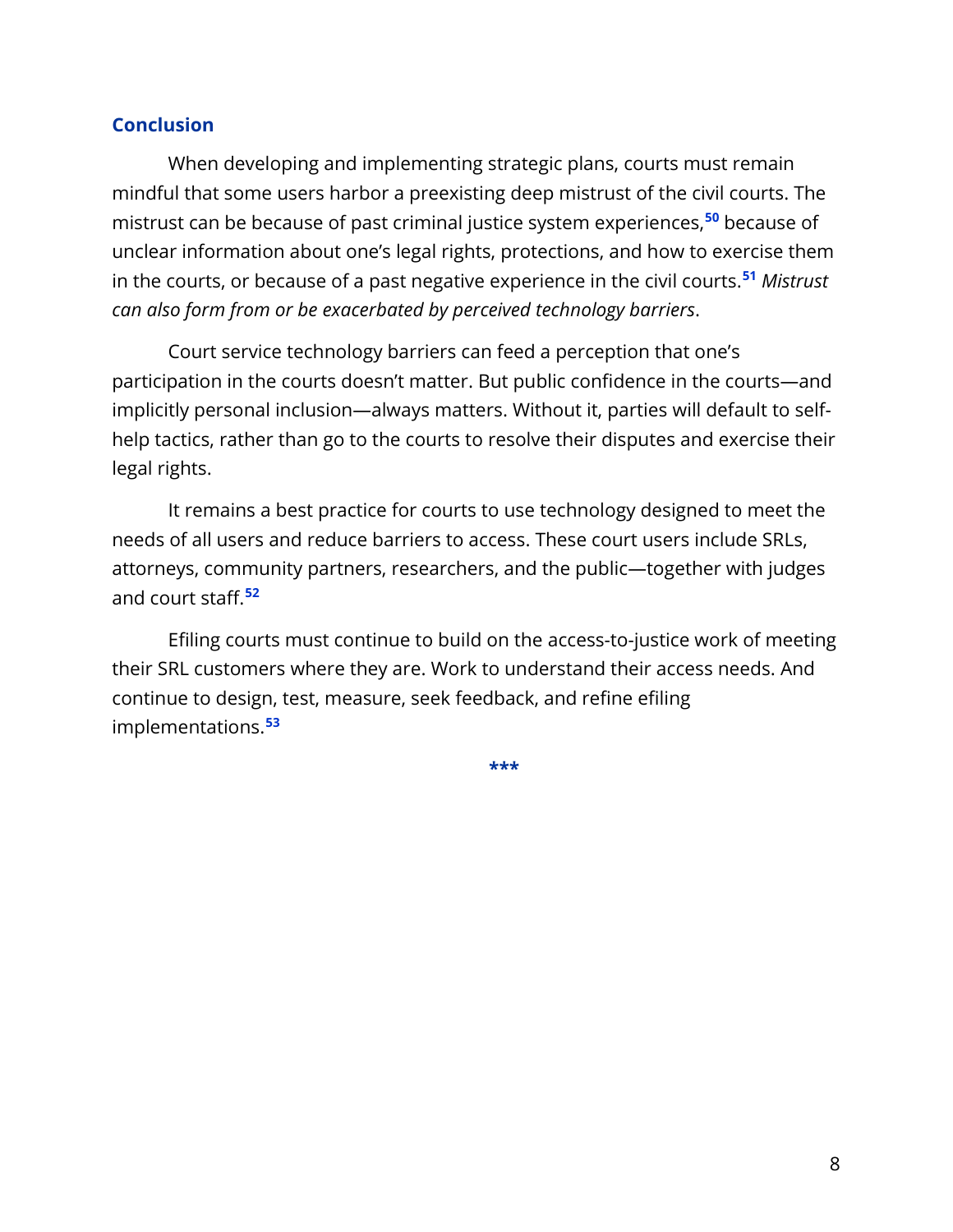# **Appendix A**

|                                              | <b>Statewide</b>  |                       |                   |                    |                            |                       |                                       |
|----------------------------------------------|-------------------|-----------------------|-------------------|--------------------|----------------------------|-----------------------|---------------------------------------|
|                                              | / partial         |                       | <b>Fee-waiver</b> |                    |                            | Non-                  |                                       |
| The state name links to                      | trial court       | <b>SRLs can</b>       | filings           | <b>Cash payers</b> | <b>SRL legal self-help</b> | <b>English</b>        | <b>ADA-related</b>                    |
| any available efiling site.                  | efiling           | efile                 | accommodated      | accommodated       | resources                  | resources             | information                           |
| Alabama <sup>54</sup>                        | Statewide         | SRL-yes               | Unknown           | Unknown            | No linked legal self-help  | English-only          | Unknown                               |
| Alaska <sup>55</sup>                         | Partial           | SRL-yes               | Yes               | Unknown            | Linked legal self-help     | English-only          | Accessibility<br>info <sup>56</sup>   |
| Arizona <sup>57</sup>                        | Partial           | SRL-yes               | <b>No</b>         | Unknown            | No linked legal self-help  | English-only          | Accessibility<br>info <sup>58</sup>   |
| Arkansas <sup>59</sup>                       | Partial           | SRL-yes <sup>60</sup> | Yes               | No                 | Unknown                    | Unknown               | Unknown                               |
| California <sup>61</sup>                     | Partial           | SRL-yes               | <b>No</b>         | Unknown            | Linked legal self-help     | Spanish <sup>62</sup> | Unknown                               |
| Colorado <sup>63</sup>                       | Statewide         | SRL-yes               | No                | No                 | Linked legal self-help     | English-only          | Unknown                               |
| Connecticut <sup>64</sup>                    | Statewide         | SRL-yes               | <b>No</b>         | <b>No</b>          | Linked legal self-help     | English-only          | Unknown                               |
| Delaware <sup>65</sup>                       | Partial           | SRL-yes               | Yes               | No                 | Linked legal self-help     | English-only          | Unknown                               |
| <b>District of</b><br>Columbia <sup>66</sup> | District-<br>wide | SRL-yes               | Unknown           | <b>No</b>          | Linked legal self-help     | English-only          | Unknown                               |
| Florida <sup>67</sup>                        | Statewide         | SRL-yes               | Yes               | No                 | No linked legal self-help  | English-only          | Accessibility<br>Policy <sup>68</sup> |
| Georgia $69$                                 | Partial           | SRL-yes               | Yes               | <b>No</b>          | Linked legal self-help     | English-only          | Unknown                               |
| Hawai'i <sup>70</sup>                        | Statewide         | SRL-yes               | Yes               | Yes                | No linked legal self-help  | English-only          | Accessibility<br>Policy <sup>71</sup> |
| Idaho $^{72}$                                | Statewide         | SRL-yes               | Yes               | Yes                | No linked legal self-help  | English-only          | Unknown                               |
| <b>Illinois</b>                              | Statewide         | SRL-yes               | Yes               | Unknown            | Unknown                    | Spanish <sup>73</sup> | Unknown                               |
| Indiana $^{74}$                              | Statewide         | SRL-yes               | Yes               | <b>No</b>          | No linked legal self-help  | English-only          | Unknown                               |
| Iowa <sup>75</sup>                           | Statewide         | SRL-yes               | Unknown           | Yes                | No linked legal self-help  | English-only          | Unknown                               |
| Kansas $76$                                  | Statewide         | SRL-no                | <b>No</b>         | <b>No</b>          | No linked legal self-help  | English-only          | Unknown                               |
| Kentucky <sup>77</sup>                       | Statewide         | SRL-yes               | Unknown           | Unknown            | Linked legal self-help     | English-only          | Unknown                               |
| Louisiana $^{78}$                            | Partial           | SRL-yes               | Unknown           | Unknown            | No linked legal self-help  | English-only          | Unknown                               |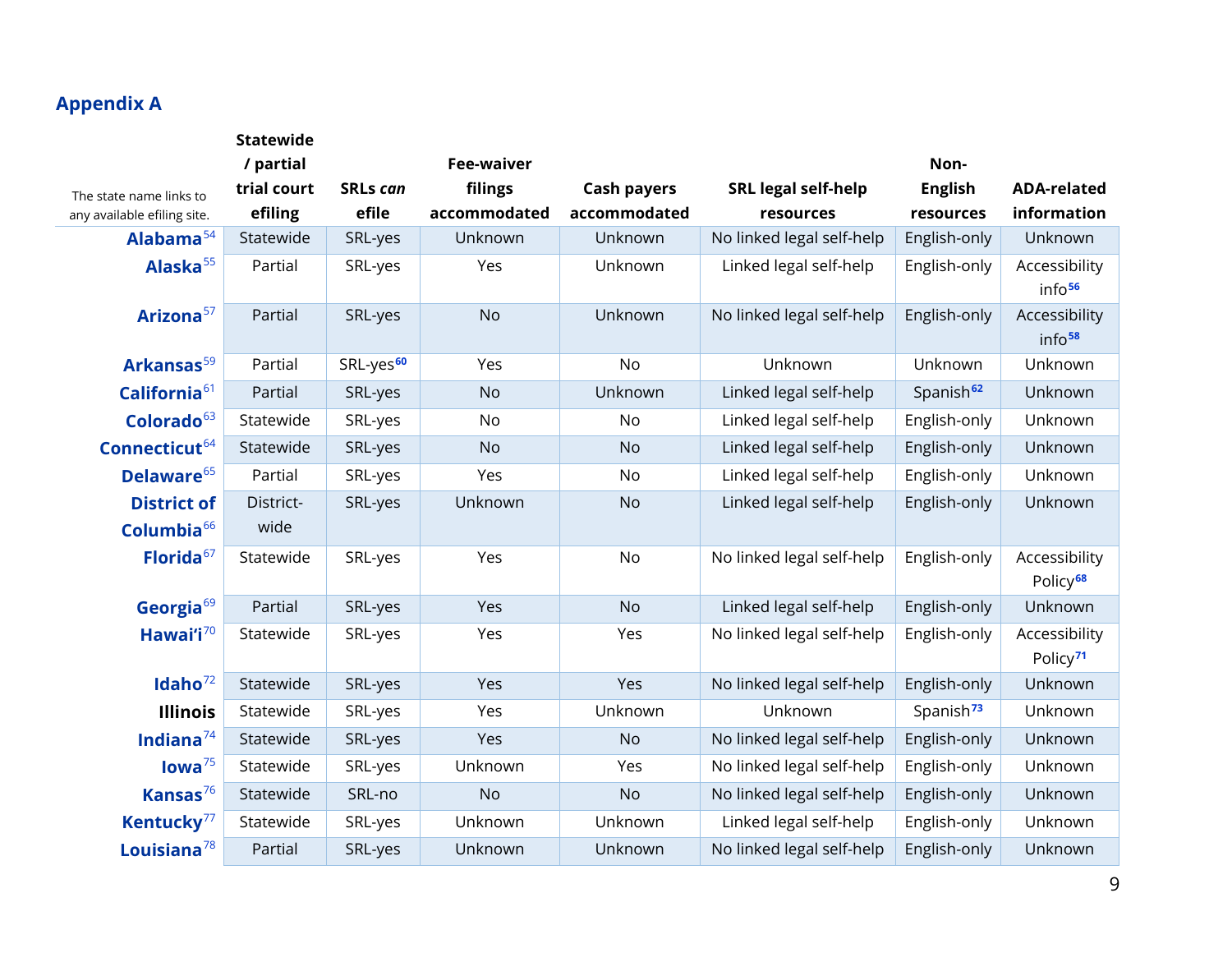|                               | <b>Statewide</b> |                 |                   |                    |                            |                         |                         |
|-------------------------------|------------------|-----------------|-------------------|--------------------|----------------------------|-------------------------|-------------------------|
|                               | / partial        |                 | <b>Fee-waiver</b> |                    |                            | Non-                    |                         |
|                               | trial court      | <b>SRLs can</b> | filings           | <b>Cash payers</b> | <b>SRL legal self-help</b> | <b>English</b>          | <b>ADA-related</b>      |
|                               | efiling          | efile           | accommodated      | accommodated       | resources                  | resources               | information             |
| Maine $79$                    | Partial          | SRL-yes         | Yes               | Yes                | Linked legal self-help     | English-only            | Accessibility           |
|                               |                  |                 |                   |                    |                            |                         | info <sup>80</sup>      |
| Maryland <sup>81</sup>        | Partial          | SRL-yes         | Yes               | Unknown            | Linked legal self-help     | English-only            | Unknown                 |
| Massachusetts <sup>82</sup>   | Statewide        | SRL-yes         | Yes               | Unknown            | No linked legal self-help  | English-only            | Unknown                 |
| Michigan <sup>83</sup>        | Partial          | SRL-yes         | Yes               | No                 | No linked legal self-help  | Spanish via             | Accessibility           |
|                               |                  |                 |                   |                    |                            | 3rd party <sup>84</sup> | info <sup>85</sup>      |
| Minnesota <sup>86</sup>       | Statewide        | SRL-yes         | Yes               | Unknown            | Linked legal self-help     | English-only            | Unknown                 |
| Mississippi <sup>87</sup>     | Partial          | SRL-no          | Unknown           | Unknown            | No linked legal self-help  | English-only            | Unknown                 |
| Missouri <sup>88</sup>        | Statewide        | SRL-no          | Unknown           | Yes                | No linked legal self-help  | English-only            | Unknown                 |
| Montana <sup>89</sup>         | Statewide        | SRL-no          | Yes               | No                 | No linked legal self-help  | English-only            | Unknown                 |
| Nebraska <sup>90</sup>        | Statewide        | SRL-yes         | <b>No</b>         | Unknown            | No linked legal self-help  | English-only            | Accessibility           |
|                               |                  |                 |                   |                    |                            |                         | statement <sup>91</sup> |
| <b>Nevada</b>                 | Partial          | SRL-yes         | Unknown           | Unknown            | Linked legal self-help     | English-only            | Unknown                 |
| New Hampshire <sup>92</sup>   | Statewide        | SRL-yes         | Unknown           | Unknown            | Linked legal self-help     | English-only            | Unknown                 |
| New Jersey <sup>93</sup>      | Partial          | SRL-no          | Unknown           | Unknown            | No linked legal self-help  | English-only            | Unknown                 |
| New Mexico <sup>94</sup>      | Statewide        | SRL-no          | Yes               | Unknown            | No linked legal self-help  | English-only            | Unknown                 |
| New York <sup>95</sup>        | Partial          | SRL-yes         | No                | <b>No</b>          | Linked legal self-help     | English-only            | Unknown                 |
| North Carolina <sup>96</sup>  | Partial          | SRL-yes         | Yes               | Unknown            | Linked legal self-help     | English-only            | Unknown                 |
| North Dakota <sup>97</sup>    | Statewide        | SRL-yes         | Unknown           | <b>No</b>          | No linked legal self-help  | English-only            | Unknown                 |
| Ohio                          | Partial          | unknown         | Unknown           | Unknown            | Unknown                    | Unknown                 | Unknown                 |
| Oklahoma                      | None             | None            | None              | None               | None                       | None                    | None                    |
| Oregon <sup>98</sup>          | Statewide        | SRL-yes         | <b>No</b>         | <b>No</b>          | Unknown                    | Unknown                 | Unknown                 |
| Pennsylvania                  | Partial          | Varies          | Unknown           | Unknown            | Unknown                    | Unknown                 | Unknown                 |
| Rhode Island <sup>99</sup>    | Statewide        | SRL-yes         | <b>No</b>         | Unknown            | Unknown                    | Unknown                 | Unknown                 |
| South Carolina <sup>100</sup> | Partial          | SRL-no          | Yes               | Unknown            | No linked legal self-help  | English-only            | Unknown                 |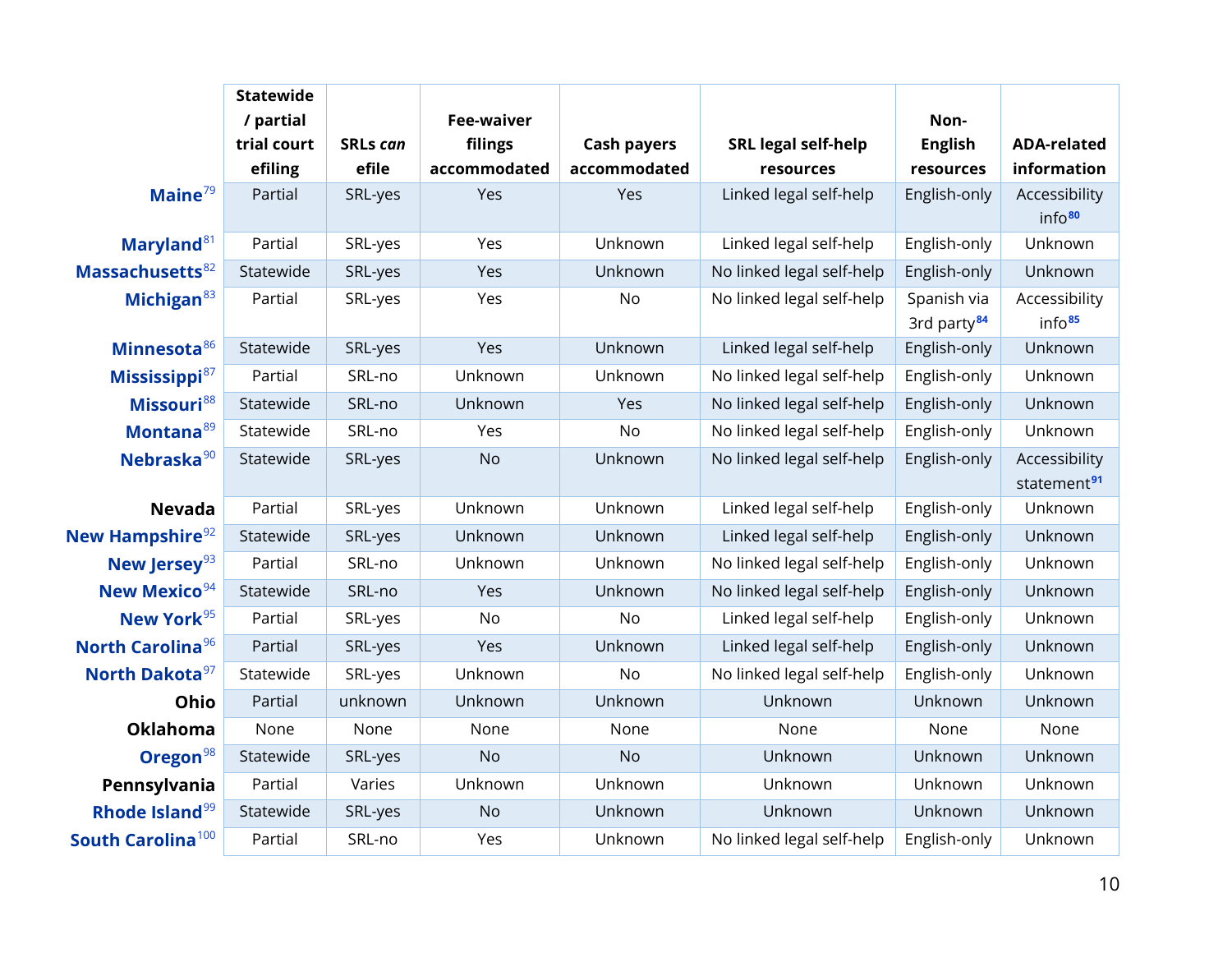|                              | <b>Statewide</b> |                 |              |                    |                            |                  |                    |
|------------------------------|------------------|-----------------|--------------|--------------------|----------------------------|------------------|--------------------|
|                              | / partial        |                 | Fee-waiver   |                    |                            | Non-             |                    |
|                              | trial court      | <b>SRLs can</b> | filings      | <b>Cash payers</b> | <b>SRL legal self-help</b> | <b>English</b>   | <b>ADA-related</b> |
|                              | efiling          | efile           | accommodated | accommodated       | <b>resources</b>           | <b>resources</b> | information        |
| South Dakota <sup>101</sup>  | Statewide        | SRL-no          | No.          | No                 | No linked legal self-help  | English-only     | Unknown            |
| Tennessee <sup>102</sup>     | Partial          | SRL-yes         | Unknown      | Unknown            | Unknown                    | Unknown          | Unknown            |
| Texas $^{103}$               | Partial          | SRL-yes         | Yes          | Unknown            | Linked legal self-help     | English-only     | Unknown            |
| Utah $104$                   | Statewide        | SRL-yes         | Yes          | Unknown            | Unknown                    | Unknown          | Unknown            |
| Vermont <sup>105</sup>       | Statewide        | SRL-yes         | Yes          | Unknown            | Unknown                    | Unknown          | <b>Unknown</b>     |
| Virginia <sup>106</sup>      | Statewide        | SRL-yes         | Unknown      | Unknown            | Unknown                    | Unknown          | Unknown            |
| Washington                   | Partial          | SRL-yes         | Unknown      | Unknown            | Unknown                    | Unknown          | Unknown            |
| West Virginia <sup>107</sup> | Partial          | SRL-yes         | Yes          | <b>No</b>          | No linked legal self-help  | English-only     | Unknown            |
| Wisconsin <sup>108</sup>     | Partial          | SRL-yes         | Yes          | Yes                | No linked legal self-help  | English-only     | Unknown            |
| Wyoming $109$                | Partial          | SRL-yes         | Unknown      | <b>Yes</b>         | Unknown                    | Unknown          | Unknown            |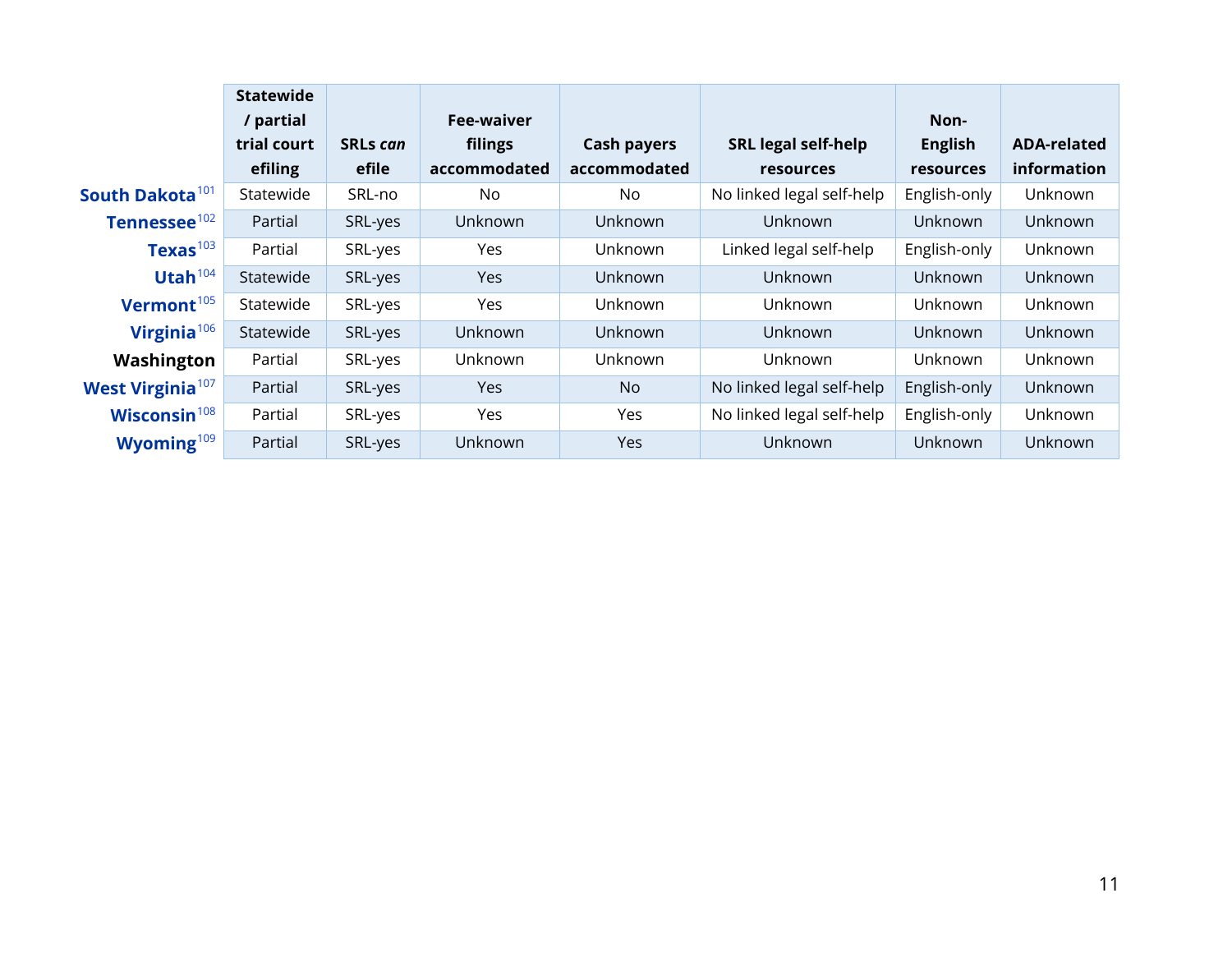# **Endnotes**

<span id="page-12-0"></span>**<sup>1</sup>** NCSC Consultant Lori Shemka collected and synthesized the presented material.

<span id="page-12-1"></span>**<sup>2</sup>** "Self-represented litigant" is a person (party) who advocates on their own behalf before a court, rather than being represented by an attorney, like described by the Court Statistics Project. These litigants are also known as being "pro se" or "pro per". <https://perma.cc/EZP2-BWQG>

<span id="page-12-2"></span>**<sup>3</sup>** 65%-100% of the parties in civil matters are self-represented, depending on case type and location. Katherine Alteneder, written comment to the Michigan Supreme Court as to ADM File 2020-08 (Nov. 1, 2021) (Michigan Supreme Court). [https://perma.cc/VE6P-EZMT.](https://perma.cc/VE6P-EZMT) NCSC's 1998 "Guidebook for Electronic Court Filing" earlier forecasted that "Pro se (or pro per) litigants constitute a growing proportion of court users, particularly when the cost of representation exceeds the amount in controversy in a civil action or the potential fine in a criminal or traffic case." <https://perma.cc/265Y-5FZE>

<span id="page-12-3"></span>**<sup>4</sup>** Courts have become more of a "service" than a physical "place" reminds Michigan Supreme Court Chief Justice Bridget Mary McCormack. Cheyna Roth and Jake Neher, Michigan at "Breakthrough Moment" for Access to Justice (Dec. 23, 2021) (WDET). <https://perma.cc/2L8Z-GE9J>

Online dispute resolution design and implementation requires similar awareness: "Barriers to entry, power imbalances, and flawed processes exclude marginalized populations from effective use of the civil legal system and hinder that system from delivering on the promise of justice for all." Stacy Butler, Sarah Mauet, Christopher L. Griffin, Jr., and Mackenzie S. Pish, The Utah Online Dispute Resolution Platform: A Usability Evaluation and Report (Sept. 8, 2020) (The University of Arizona James E. Rogers College of Law). <https://perma.cc/X9KS-JMWL>

<span id="page-12-4"></span>**<sup>5</sup>** Ronald W. Staudt, "Self-Represented Litigants and Electronic Filing" (2005) (Scholarly Commons @ IIT Chicago-Kent College of Law). [https://perma.cc/A82F-](https://perma.cc/A82F-JYKH)[JYKH](https://perma.cc/A82F-JYKH)

<span id="page-12-5"></span>**<sup>6</sup>** Jenni Bergal, "Courts Plunge Into the Digital Age" (2014) (The Pew Charitable Trusts).<https://perma.cc/C8RX-4QR2>

<span id="page-12-6"></span>**<sup>7</sup>** American Bar Association, Standard 1.65: Court Use of Electronic Filing Processes (Feb. 9, 2004). <https://perma.cc/W923-JYWJ>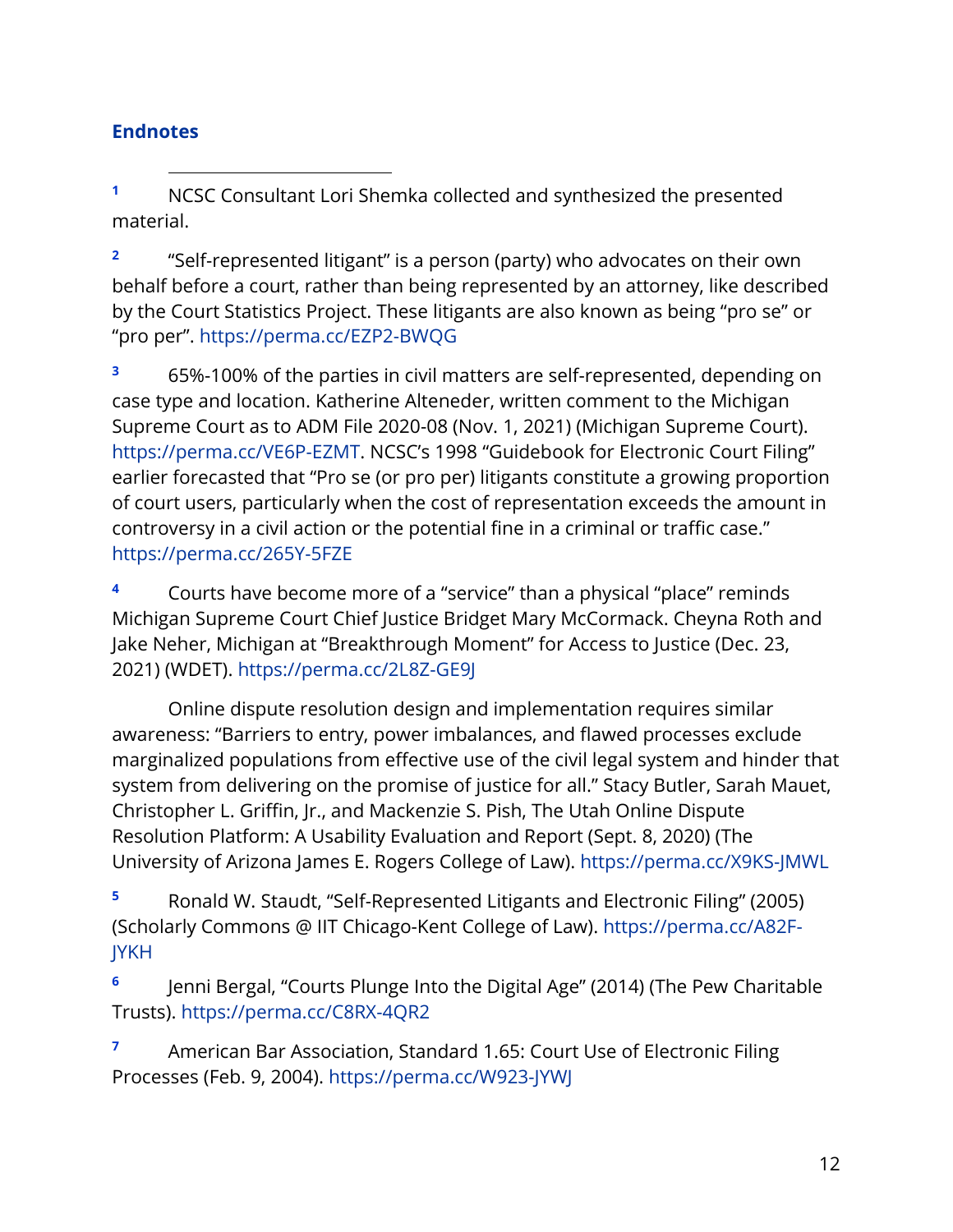<span id="page-13-0"></span>**<sup>8</sup>** Self-Represented Litigation Network, Best Practices in Court-Based Programs for the Self-Represented: Concepts, Attributes, Issues for Exploration, Examples, Contacts, and Resources, (2008). <https://perma.cc/XTV4-B3MX>

<span id="page-13-1"></span>**<sup>9</sup>** Richard Zorza, Principles and Best Practices For Access Friendly Court Electronic Filing Electronic Filing and Access to Justice Best Practices Project, (Legal Services Corporation) (2013). <https://perma.cc/MDQ8-CGPQ>

<span id="page-13-2"></span>**<sup>10</sup>** John M. Greacen. 18 ways courts should use technology to better serve their customers, (2018) (IAALS). <https://perma.cc/PBK6-MUDT>

<span id="page-13-3"></span>**<sup>11</sup>** Letter from Adriene Holder, attorney-in-charge, The Legal Aid Society Civil, to Jeffrey Carucci, Director, New York State Office of Court Administration Division of E-Filing (Dec. 22, 2021).<https://perma.cc/4F8Q-WJDH>

<span id="page-13-4"></span>**<sup>12</sup>** Kansas. User-role selection.<https://perma.cc/YB6A-R4TW>

<span id="page-13-5"></span>**<sup>13</sup>** Administrative Procedures for Mississippi Electronic Courts (2018) (pp. 3-4). <https://perma.cc/WJE6-QMHB>

<span id="page-13-6"></span>**<sup>14</sup>** Missouri. Frequently asked questions about electronic filing (p. 2). <https://perma.cc/TMZ9-CKU6>

<span id="page-13-7"></span>**<sup>15</sup>** Montana Supreme Court Order, In re Temporary Electronic Filing Rules (Feb. 22, 2022).<https://perma.cc/XP2A-U64M>

<span id="page-13-8"></span>**<sup>16</sup>** New Jersey eCourts: Frequently asked questions (p. 3). <https://perma.cc/VRH2-QB4Y>

<span id="page-13-9"></span>**<sup>17</sup>** New Mexico. E-filing main page.<https://perma.cc/LTE5-G22H>

<span id="page-13-10"></span>**<sup>18</sup>** South Carolina. E-Filing Attorney FAQs.<https://perma.cc/Y5SG-D8AF>

<span id="page-13-11"></span>**<sup>19</sup>** South Dakota Unified Judicial System Frequently Asked Questions (p. 3). <https://perma.cc/KY98-CC44>

<span id="page-13-12"></span>**<sup>20</sup>** Richard Zorza, Principles and Best Practices for Access-Friendly Court Electronic Filing (Jan. 2013) (Legal Services Corporation). [https://perma.cc/MDQ8-](https://perma.cc/MDQ8-CGPQ) [CGPQ](https://perma.cc/MDQ8-CGPQ)

<span id="page-13-13"></span>**<sup>21</sup>** Richard Zorza, Principles and Best Practices for Access-Friendly Court Electronic Filing (Jan. 2013) (Legal Services Corporation) [https://perma.cc/MDQ8-](https://perma.cc/MDQ8-CGPQ) [CGPQ.](https://perma.cc/MDQ8-CGPQ) See also, Nial Raaen, Jim Harris, Jim McMillan, Michigan E-Filing Strategy Final Report (Sept. 1, 2012) (National Center for State Courts). [https://perma.cc/F3TH-](https://perma.cc/F3TH-H9Z2)[H9Z2](https://perma.cc/F3TH-H9Z2)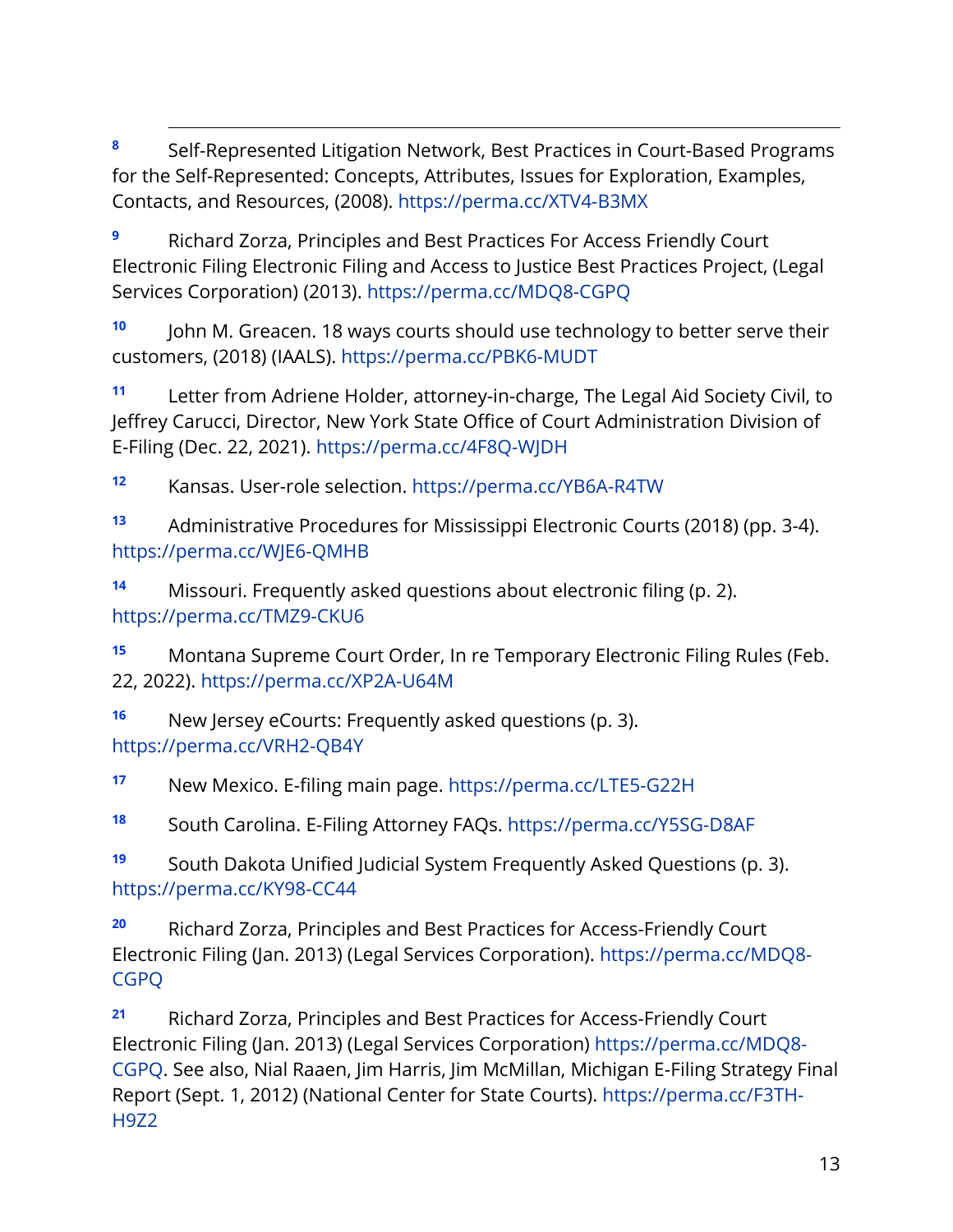# <span id="page-14-0"></span>**<sup>22</sup>** National Center for State Courts, Tiny Chat 21: Unbanked 101 (Sept. 8, 2020). <https://vimeo.com/showcase/7003975/video/455771208>

<span id="page-14-1"></span>**<sup>23</sup>** Richard Zorza, Principles and Best Practices for Access-Friendly Court Electronic Filing (Jan. 2013) (Legal Services Corporation). [https://perma.cc/MDQ8-](https://perma.cc/MDQ8-CGPQ) [CGPQ](https://perma.cc/MDQ8-CGPQ) See also Nial Raaen, Jim Harris, Jim McMillan, Michigan E-Filing Strategy Final Report (Sept. 1, 2012) (National Center for State Courts). [https://perma.cc/F3TH-](https://perma.cc/F3TH-H9Z2)[H9Z2](https://perma.cc/F3TH-H9Z2) ("In order to facilitate E-filing for all potential filers, the ability to e-file and pay later should be considered in particular for Self-Represented Litigants. The E-filing can potentially be recognized as filed on the date of submission and is deemed pending until payment is received either in-person with cash or physical mail check payment. A reasonable time deadline will need to be established if this approach is used.")

**<sup>24</sup>** Hawai'i. Civil JEFS Frequently Asked Questions (Feb. 14, 2020). <https://perma.cc/9NJQ-WAY5> (a. The following forms of payment will be accepted: (i.) For online payment in JEFS, the Hawaii Information Consortium will accept VISA and MasterCard with a non-refundable 2.6% fee added to the total filing fee amount due. (ii.) If the "Pay Later" option is selected in JEFS, payment must be made within 10 days of electronic filing. Forms of payment may be made in: (1.) Online in JEFS via Manage Payments, (2.) Cash (only in person) at the courthouse, (3.) Check, cashier's check or money order payable to: "Clerk of the Court" (in person or by mail). b. Please note if the "Pay Later" option is selected, payment must be fully paid within 10 days of filing a document. Payment can be made at the courthouse using a law firm check, personal check, cashier's check or money order. If the total amount due is not received by that time, the document(s) will be stricken and the complaint may be dismissed.)

**<sup>25</sup>** iCourt Basic e-Filing Questions.<https://perma.cc/HV8U-VTG3> ("There will be an option to file on-line using credit cards, debit cards, and electronic check. Cash payments for making your filings can still be made at the court.")

**<sup>26</sup>** Iowa Judicial Branch eFile User Guide (p. 3).<https://perma.cc/PC64-5QL7> ("Filing fees can be paid in person within five (5) business days of the filing at the clerk of court office at the courthouse where the case was filed.")

**<sup>27</sup>** Maine eCourts Frequently Asked Questions.<https://perma.cc/2FYM-9CH9> ("Alternatively, a user may mail a check or a pay the filing fee in cash at the clerk's office where the case is located within seven days of eFiling.")

**<sup>28</sup>** Missouri frequently asked questions about electronic filing (pp. 16-17). <https://perma.cc/TMZ9-CKU6> (Filing fees can be paid using a court debit account. "A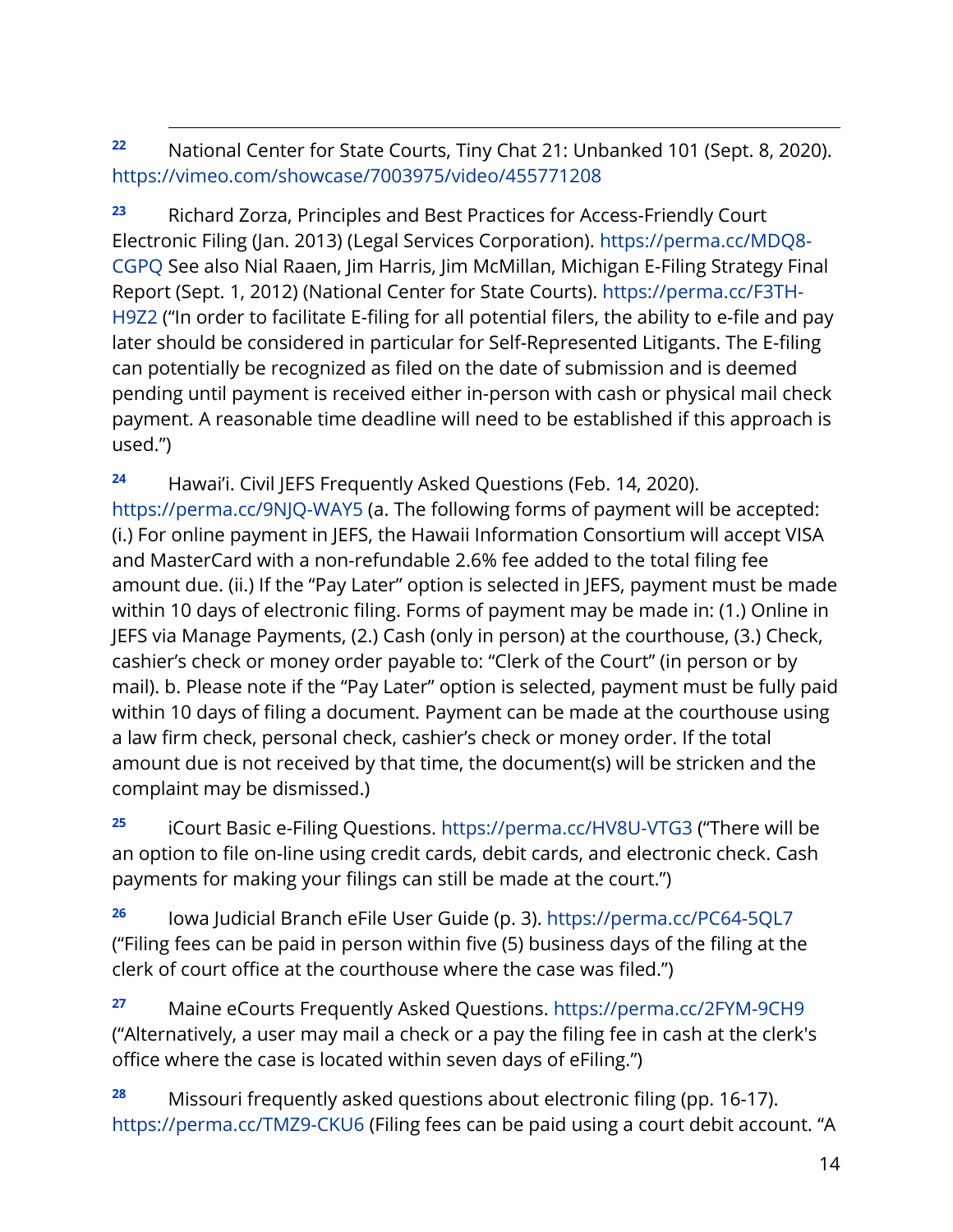Court Debit Account allows you to pay money in advance to the court for future filings. The debit account works like a bank account and is used to pay filing fees for the cases you file. By keeping money in your debit account you can avoid the processing fees that are incurred when using credit cards and/or electronic checks to pay individual case filing fees.")

**<sup>29</sup>** Wisconsin circuit court eFiling guide.<https://perma.cc/N3WQ-K6S2> ("A court debit account offers eFilers the ability to deposit money with the clerk of circuit court to pay for fees associated with eFiled cases. You may delegate access to this account to any attorney who has an eCourts account. There are no electronic banking fees when using a court debit account and eFilers skip the US Bank electronic payment process.")

**<sup>30</sup>** Wyoming File&Serve*Xpress* Frequently Asked Questions. <https://perma.cc/EA7D-VKGW> ("File & ServeXpress will advance statutory filing fees to court on your behalf the day after the court accepts your filing. FSX will then invoice your firm monthly.")

<span id="page-15-0"></span>**<sup>31</sup>** Nial Raaen, Jim Harris, Jim McMillan, Michigan E-Filing Strategy Final Report (Sept. 1, 2012) (National Center for State Courts). <https://perma.cc/F3TH-H9Z2>

<span id="page-15-1"></span>**<sup>32</sup>** JTC Resource Bulletin: Strategic Issues to Consider before Starting an E-filing Initiative, (July 14, 2013) (COSCA, NCSC, NACM). ("Efforts to create e-filing approaches for SLRs include guided interview form preparation (similar to tax preparation like questions) that once answered, provide the data into forms for filing and offering either static or dynamic forms and instructions. Many attorneys do not want to use the guided interview approach as it is more time consuming, but they also balk at dynamic forms because many firms have expensive litigation support software that creates form pleadings and using the dynamic form requires duplicate work.") <https://perma.cc/UCV7-6RTR>

<span id="page-15-2"></span>**<sup>33</sup>** John M. Greacen. 18 ways courts should use technology to better serve their customers, (2018) (IAALS).<https://perma.cc/PBK6-MUDT>

<span id="page-15-3"></span>**<sup>34</sup>** Deeana Jang, Providing language access in the courts: working together to ensure justice, (March 11, 2014) (United States Department of Justice Civil Rights Division). <https://perma.cc/2XKF-3M25>

<span id="page-15-4"></span>**<sup>35</sup>** Letter from Adriene Holder, attorney-in-charge, The Legal Aid Society Civil, to Jeffrey Carucci, Director, New York State Office of Court Administration Division of E-Filing (Dec. 22, 2021).<https://perma.cc/4F8Q-WJDH>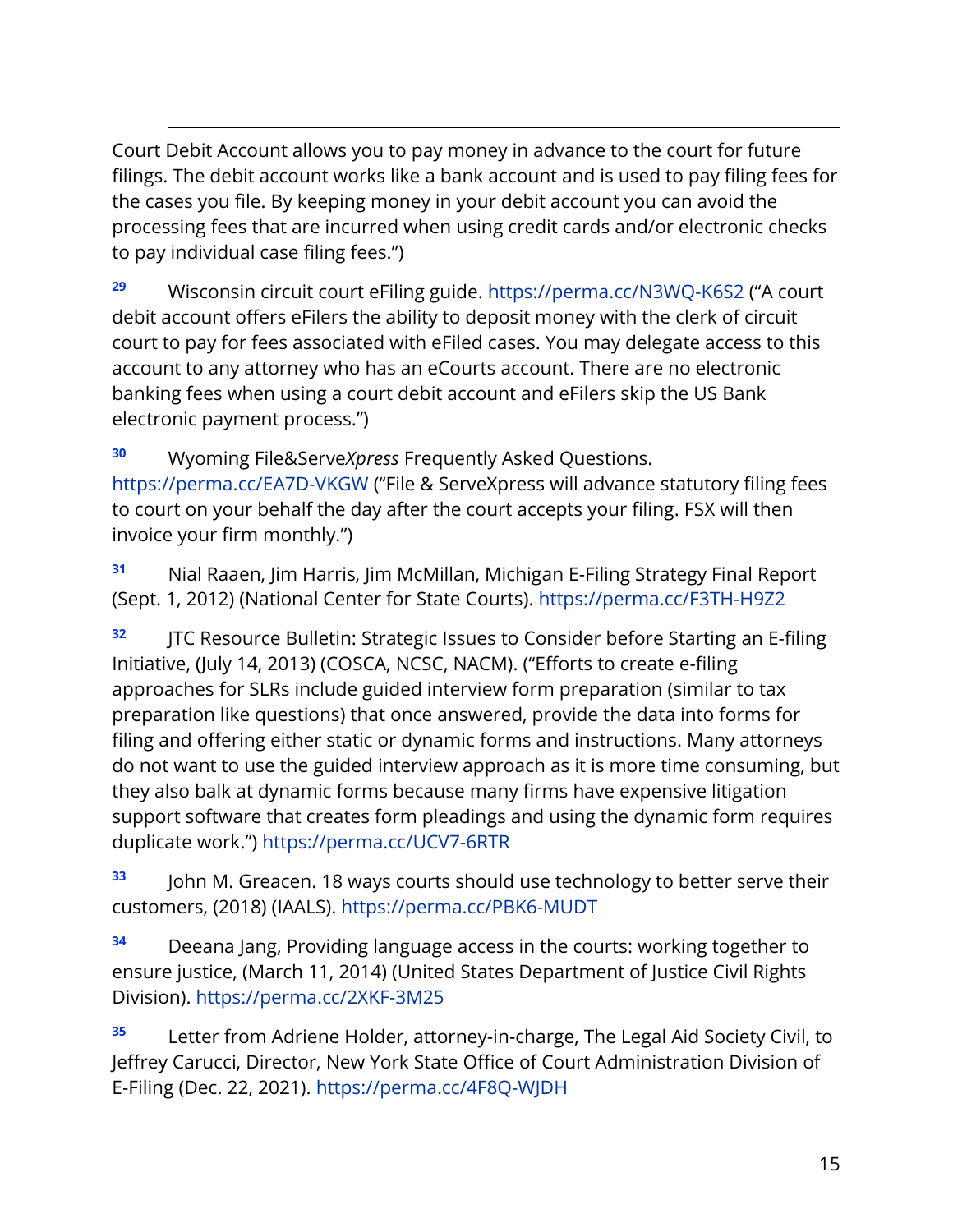<span id="page-16-0"></span>**<sup>36</sup>** Letter from Mary McCune, staff attorney, Manhattan Legal Services NYC, to Jeffrey Carucci, Director, New York State Office of Court Administration Division of E-Filing (Dec. 21, 2021).<https://perma.cc/EDE5-UVZN>

<span id="page-16-1"></span>**<sup>37</sup>** Richard Zorza, Principles and Best Practices for Access-Friendly Court Electronic Filing (Jan. 2013) (Legal Services Corporation). [https://perma.cc/MDQ8-](https://perma.cc/MDQ8-CGPQ) [CGPQ](https://perma.cc/MDQ8-CGPQ)

<span id="page-16-2"></span>**<sup>38</sup>** Illinois efiling flyer in Spanish. [https://perma.cc/5EJD-NFQY.](https://perma.cc/5EJD-NFQY) [English: [https://perma.cc/A6ZL-JZWR\]](https://perma.cc/A6ZL-JZWR)

<span id="page-16-3"></span>**<sup>39</sup>** Illinois. How to successfully e-file in Odyssey eFileIL (English and Spanish) <https://perma.cc/WK63-D48T>

<span id="page-16-4"></span>**<sup>40</sup>** Michigan Legal Help. How to efile (Spanish)<https://perma.cc/KGS7-EW9Y> [English: [https://perma.cc/P8HY-7TQD\]](https://perma.cc/P8HY-7TQD)

<span id="page-16-5"></span>**<sup>41</sup>** Guidance on Web Accessibility and the ADA. [https://beta.ada.gov/web](https://beta.ada.gov/web-guidance/)[guidance/](https://beta.ada.gov/web-guidance/)

<span id="page-16-6"></span>**<sup>42</sup>** Web Accessibility Evaluation Tools List.<https://www.w3.org/WAI/ER/tools/>

<span id="page-16-7"></span>**<sup>43</sup>** The Hemingway App is a free an easy tool to measure plain-language readability.<https://hemingwayapp.com/>

<span id="page-16-8"></span>**<sup>44</sup>** Court users should be able to access court services using their smartphone. John M. Greacen. 18 ways courts should use technology to better serve their customers, (2018) (IAALS).<https://perma.cc/PBK6-MUDT>

<span id="page-16-9"></span>**<sup>45</sup>** Nebraska Judicial Branch eFiling Guide: To upload a file from the Mobile iOS platform.<https://perma.cc/PQY4-588E>

<span id="page-16-10"></span>**<sup>46</sup>** During the research, NCSC often learned of efiling users frustrated by the lack of context or explanation for rejected filings. Oregon, on the other hand, has standardized and published its "Policy and Standards for Acceptance of Electronic Filings in the Oregon Circuit Courts". <https://perma.cc/X22A-MXD6>

<span id="page-16-11"></span>**<sup>47</sup>** Stacy Butler, Sarah Mauet, Christopher L. Griffin, Jr., and Mackenzie S. Pish, The Utah Online Dispute Resolution Platform: A Usability Evaluation and Report (Sept. 8, 2020) (The University of Arizona James E. Rogers College of Law). <https://perma.cc/X9KS-JMWL>

See also, Allison Press, Ben Peterson, Colin Murphy, Jessica Marine, Matt Henry, Mark Meyer, and Stacy Dion, 18F: How to get started building a new CM/ECF. Today. (2022) (Administrative Office of the U.S. Courts). <https://perma.cc/EL6Z-5YS8>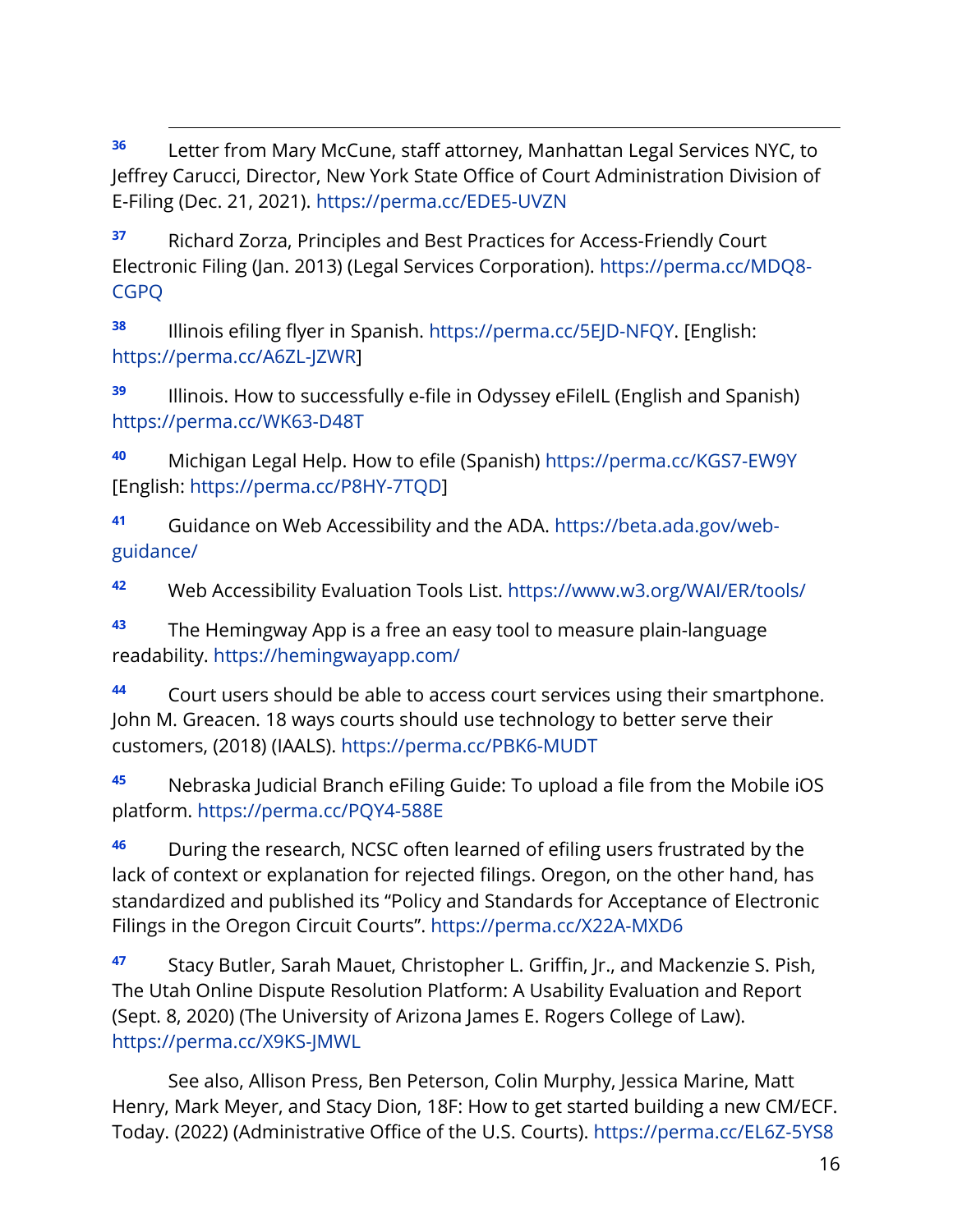<span id="page-17-8"></span><span id="page-17-7"></span><span id="page-17-6"></span><span id="page-17-0"></span>**<sup>48</sup>** JTC Resource Bulletin: Strategic Issues to Consider before Starting an E-filing Initiative, (July 14, 2013) (COSCA, NCSC, NACM) ("Business Intelligence should make performance measures and reports readily available and useful to the court business practices and to judicial case management."). <https://perma.cc/UCV7-6RTR>

<span id="page-17-1"></span>**<sup>49</sup>** Letter from Adriene Holder, attorney-in-charge, The Legal Aid Society Civil, to Jeffrey Carucci, Director, New York State Office of Court Administration Division of E-Filing (Dec. 22, 2021). [https://perma.cc/4F8Q-WJDH.](https://perma.cc/4F8Q-WJDH) ("We also recommend that [Office of Court Administration] collect, analyze, and make publicly available data from NYSCEF, including about how it is used and by who, in order to increase transparency and encourage public trust in the courts, promote accountability, and allow for creative problem-solving.")

<span id="page-17-2"></span>**<sup>50</sup>** Tanina Rostain, Techno-Optimism & Access to the Legal System, (2019). Daedalus, Vol. 148, Issue 1, p 94.<https://perma.cc/49GQ-5R8Z>

<span id="page-17-3"></span>**<sup>51</sup>** Olivia Fiol, Ananya Hariharan, and Yipeng Su, Perceptions of eviction likelihood among renters of color: fear, anxiety, and housing precarity, (2021) (Urban Institute). <https://perma.cc/B6AG-RP6Y>

<span id="page-17-4"></span>**<sup>52</sup>** CCJ/COSCA, Guiding Principles for Post-Pandemic Court Technology, (July 16, 2020) (National Center for State Courts). <https://perma.cc/4H94-KTF7>

<span id="page-17-5"></span>**<sup>53</sup>** While not efiling-focused, this human-centered design how-to resource can be helpful. Civilla and the Beeck Center for Social Impact + Innovation at Georgetown University, "Preparing for human-centered redesign: A readiness guide for state and local public benefits agencies looking to improve application, renewals, and correspondence," (Fall 2021),<https://perma.cc/8LL9-HQ9A>

**<sup>54</sup>** Alabama<https://perma.cc/F8D6-RGPK>

**<sup>55</sup>** Alaska<https://perma.cc/R29V-5TQY>

**<sup>56</sup>** Alaska Accessibility<https://perma.cc/YHK9-4DHC> ("TrueFiling's web site has been designed and tested to be in compliance with the Web Content Accessibility Guidelines (WCAG) 2.1. Structural and navigational aids have been incorporated into the design, such as headings and landmarks. All features are functional with a variety of input methods including mouse, keyboard, touch, and voice. Videos have captions. Foreground/background color contrast of text and user interface elements complies with WCAG guidance for users with low vision. Form elements have proper labels. Data tables have header cells associated with their respective data cells. If you use assistive technology (such as a Braille reader, a screen reader, or TTY) and the format of any material on this Web site interferes with your ability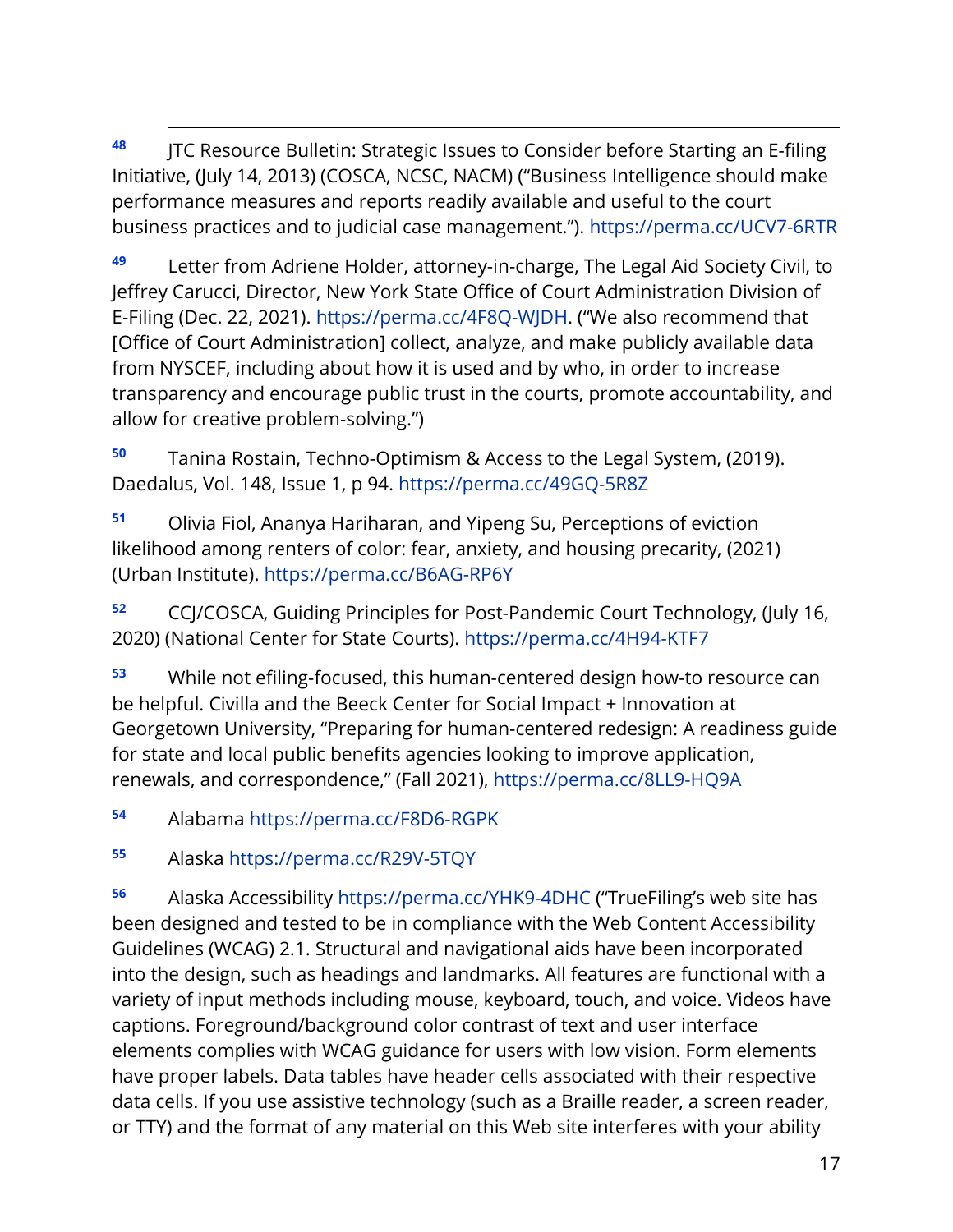<span id="page-18-14"></span><span id="page-18-13"></span><span id="page-18-12"></span><span id="page-18-11"></span><span id="page-18-10"></span><span id="page-18-9"></span><span id="page-18-8"></span><span id="page-18-7"></span><span id="page-18-6"></span><span id="page-18-5"></span><span id="page-18-4"></span><span id="page-18-3"></span><span id="page-18-2"></span><span id="page-18-1"></span><span id="page-18-0"></span>to access information, please contact us. To enable us to respond in a manner most helpful to you, please indicate the nature of your accessibility problem, the preferred format in which to receive the material, the Web address of the requested material, and your contact information. Users who need accessibility assistance can also contact us by phone at (855) 959-8868. Review our accessibility roadmap for more information on future changes to TrueFiling to improve accessibility.")

# **<sup>57</sup>** Arizona<https://perma.cc/P89U-5JZY>

**<sup>58</sup>** Arizona Accessibility<https://perma.cc/FTT3-6PNU> ("The eUniversa statewide electronic filing website is accessible to people with disabilities. The website complies with Section 508 of the Rehabilitation Act (29 U.S.C. § 794d) and leverages the Web Content Accessibility Guidelines (WCAG) maintained and published by the World Wide Web Consortium (W3C). It also follows the accessibility policy as described in section 6.0 of the Arizona Department of Administration's Website Accessibility statewide policy (Policy 1300).")

#### **<sup>59</sup>** Arkansas<https://perma.cc/S92K-AW5T>

**<sup>60</sup>** Arkansas. Like attorneys, efiling SRLs must pay a \$100 account registration fee.<https://perma.cc/5YWC-XLJT>

- **<sup>61</sup>** California<https://perma.cc/EJ4E-J97A>
- **<sup>62</sup>** California Spanish efiling for SRLs<https://california.tylerhost.net/SRL/>
- **<sup>63</sup>** Colorado<https://perma.cc/U7XS-K3TJ>
- **<sup>64</sup>** Connecticut<https://perma.cc/XZ3J-WDYB>
- **<sup>65</sup>** Delaware<https://perma.cc/98WG-H8SP>
- **<sup>66</sup>** District of Columbia<https://perma.cc/MG9C-U2YT>
- **<sup>67</sup>** Florida<https://perma.cc/33AP-RW75>
- **<sup>68</sup>** Florida Courts E-filing Authority Accessibility Policy [https://perma.cc/62LE-](https://perma.cc/62LE-ZK3U)[ZK3U](https://perma.cc/62LE-ZK3U)
- **<sup>69</sup>** Georgia<https://perma.cc/2DLL-ZRR6>
- **<sup>70</sup>** Hawai'i<https://perma.cc/LR2E-8NWL>

**<sup>71</sup>** Hawai'i Civil JEFS Info<https://perma.cc/QK4J-XBXU> ("If you need an accommodation for a disability when participating in a court program, service, or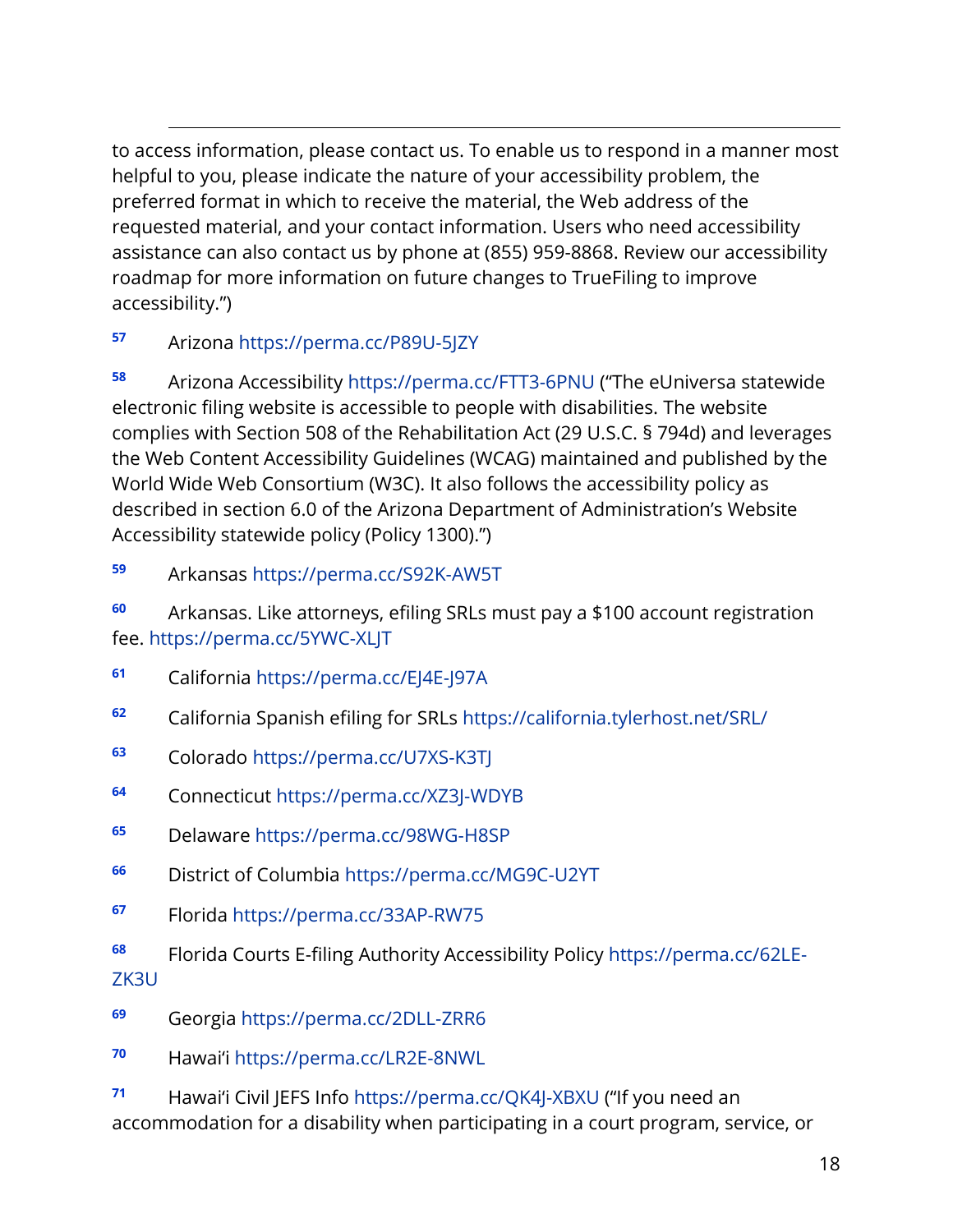<span id="page-19-13"></span><span id="page-19-12"></span><span id="page-19-11"></span><span id="page-19-10"></span><span id="page-19-9"></span><span id="page-19-8"></span><span id="page-19-7"></span><span id="page-19-6"></span><span id="page-19-5"></span><span id="page-19-4"></span><span id="page-19-3"></span><span id="page-19-2"></span><span id="page-19-1"></span><span id="page-19-0"></span>activity, please contact one of the Disability Accommodations Coordinators as far in advance as possible to allow time to provide an accommodation. You are also welcome to send an e-mail to adarequest@courts.hawaii.gov or complete the Disability Accommodation Request Form. The Disability Accommodations Coordinator will try to provide, but cannot guarantee, the requested auxiliary aid, service, or accommodation.")

**<sup>72</sup>** Idaho<https://perma.cc/Z7YE-UCEH>

**<sup>73</sup>** Illinois Resources for Self-Represented Litigants, including efiling resources in Spanish<https://perma.cc/3DUR-EQAN>

- **<sup>74</sup>** Indiana<https://perma.cc/5DS2-G2AK>
- **<sup>75</sup>** Iowa<https://perma.cc/G56D-LLRA>
- **<sup>76</sup>** Kansas<https://perma.cc/CTZ2-85P6>
- **<sup>77</sup>** Kentucky<https://perma.cc/HVZ5-7JQV>
- **<sup>78</sup>** Louisiana<https://perma.cc/Y32X-QH34>
- **<sup>79</sup>** Maine<https://perma.cc/7XDF-CHU5>

**<sup>80</sup>** Maine<https://perma.cc/7XDF-CHU5> ("ADA Notice: The Maine Judicial Branch complies with the Americans with Disabilities Act (ADA). For accommodations, contact accessibility@courts.maine.gov or a court clerk.")

- **<sup>81</sup>** Maryland<https://perma.cc/JN4P-REZY>
- **<sup>82</sup>** Massachusetts<https://perma.cc/598D-GA8W>
- **<sup>83</sup>** Michigan<https://perma.cc/Q6RE-F6DH>

**<sup>84</sup>** Michigan efiling Spanish instructions hosted by Michigan Legal Help. <https://perma.cc/8QVZ-D4F5>

**<sup>85</sup>** Michigan Accessibility<https://perma.cc/C8B2-6AV7> ("TrueFiling's web site has been designed and tested to be in compliance with the Web Content Accessibility Guidelines (WCAG) 2.1. Structural and navigational aids have been incorporated into the design, such as headings and landmarks. All features are functional with a variety of input methods including mouse, keyboard, touch, and voice. Videos have captions. Foreground/background color contrast of text and user interface elements complies with WCAG guidance for users with low vision. Form elements have proper labels. Data tables have header cells associated with their respective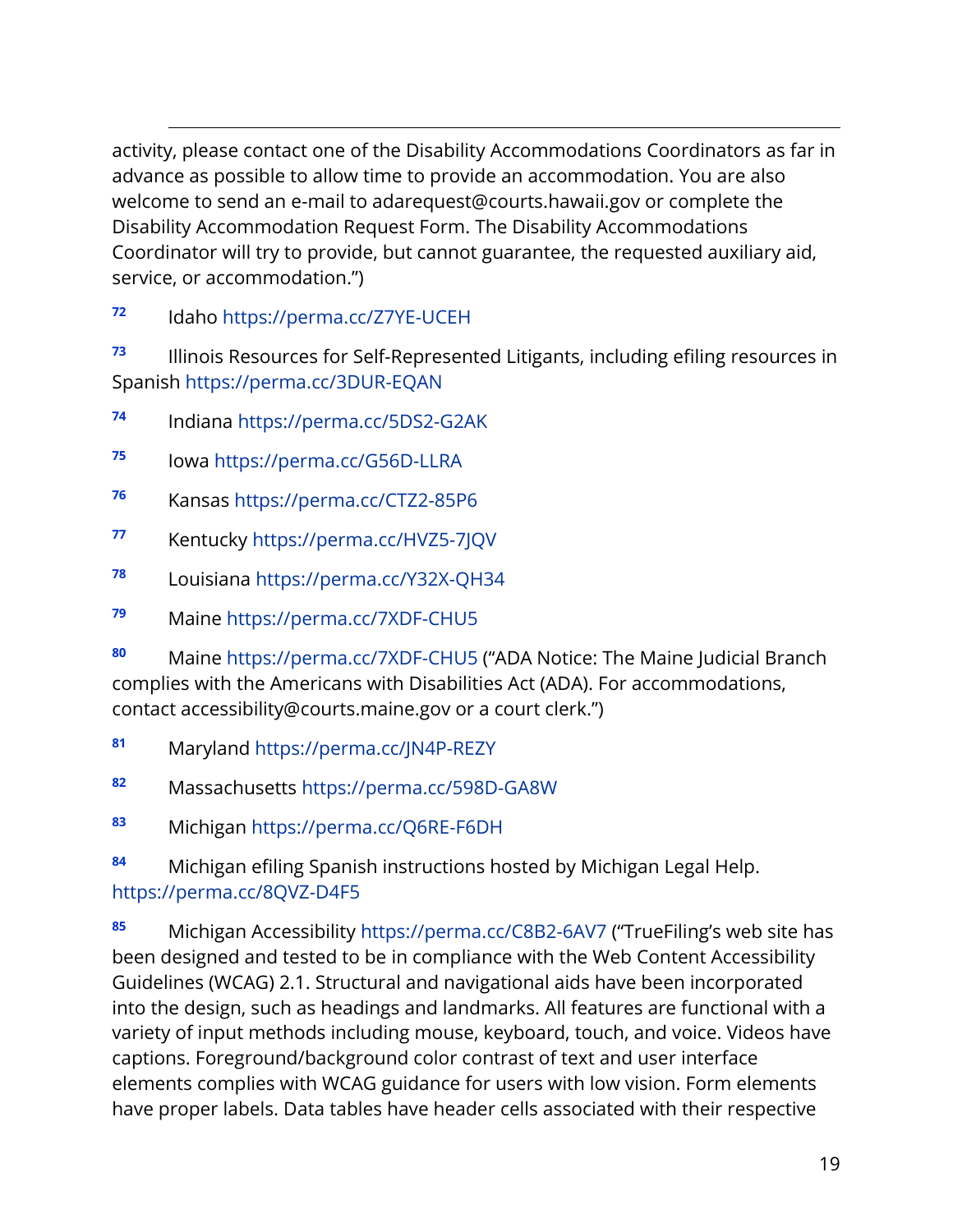<span id="page-20-12"></span><span id="page-20-11"></span><span id="page-20-10"></span><span id="page-20-9"></span><span id="page-20-8"></span><span id="page-20-7"></span><span id="page-20-6"></span><span id="page-20-5"></span><span id="page-20-4"></span><span id="page-20-3"></span><span id="page-20-2"></span><span id="page-20-1"></span><span id="page-20-0"></span>data cells. If you use assistive technology (such as a Braille reader, a screen reader, or TTY) and the format of any material on this Web site interferes with your ability to access information, please contact us. To enable us to respond in a manner most helpful to you, please indicate the nature of your accessibility problem, the preferred format in which to receive the material, the Web address of the requested material, and your contact information. Users who need accessibility assistance can also contact us by phone at (855) 959-8868. Review our accessibility roadmap for more information on future changes to TrueFiling to improve accessibility.")

- **<sup>86</sup>** Minnesota<https://perma.cc/MP2W-7E5C>
- **<sup>87</sup>** Mississippi<https://perma.cc/HDE8-2DEH>
- **<sup>88</sup>** Missouri<https://perma.cc/SQ54-HG72>
- **<sup>89</sup>** Montana<https://perma.cc/5BHG-9S7K>
- **<sup>90</sup>** Nebraska<https://perma.cc/62FC-BG7B>

**<sup>91</sup>** Nebraska Accessibility Statement<https://perma.cc/389Z-MGCX> ("As the Web has become widespread, people with disabilities face being locked out of many opportunities for communication, commerce, and community if websites are not accessible to them. We believe accessibility is the right of all individuals, and embrace standards set forth in the W3C's WCAG guidelines. Please notify us should you find any deviations from these standards so we can resolve the matter. For your information, the State Technology Accessibility Standards may be viewed at: [nitc.nebraska.gov/standards/2-101.html.](https://nitc.nebraska.gov/standards/2-101.pdf) The Section 508 website can be viewed at: <https://www.section508.gov/> and the W3C Web Content website can be viewed at [https://www.w3.org/TR/WCAG/.](https://www.w3.org/TR/WCAG/)")

- **<sup>92</sup>** New Hampshire<https://perma.cc/JA2F-AXZ2>
- **<sup>93</sup>** New Jersey<https://perma.cc/MC5B-EULS>
- **<sup>94</sup>** New Mexico<https://perma.cc/677M-RTGE>
- **<sup>95</sup>** New York<https://perma.cc/7W7D-7XAA>
- **<sup>96</sup>** North Carolina<https://perma.cc/T7KP-YWJB>
- **<sup>97</sup>** North Dakota<https://perma.cc/H3W5-UCYD>
- **<sup>98</sup>** Oregon<https://perma.cc/6DUN-4ZZE>